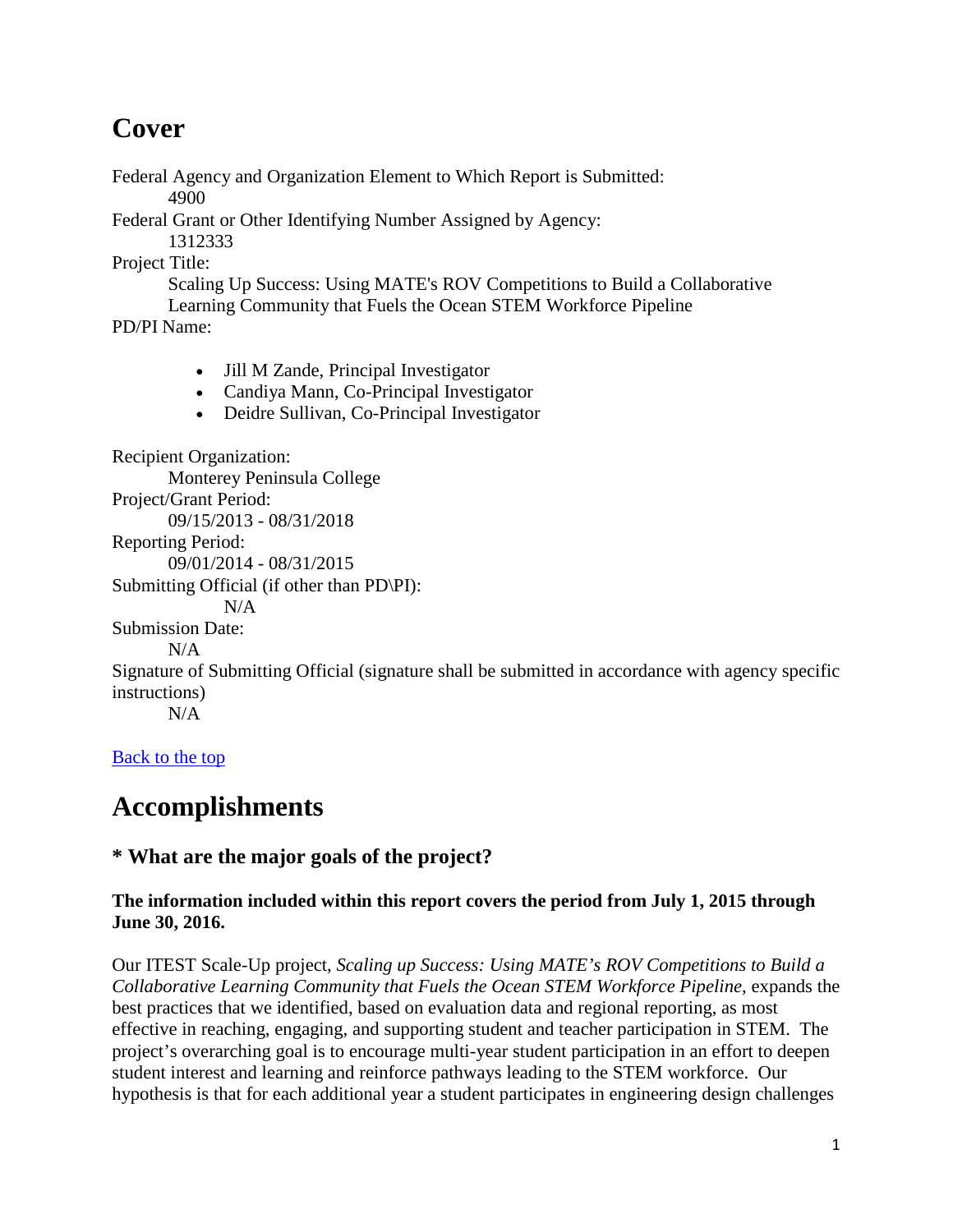such as the MATE ROV competition, their likelihood of going to college increases, their likelihood of declaring a STEM major increases, and their likelihood of entering the STEM workforce increases. The following four goals (and the activities described beneath each) provide the foundation for our work:

1. Increase middle and high school students' interest in STEM and STEM careers as well as their knowledge of STEM and understanding of how science and engineering work together to solve real-world problems.

1a. Add a SCOUT+ competition class so students can gradually step up their knowledge and skills.

1b. Create a support system for students who move on to the next grade and find there are no robotics activities.

1c. Provide opportunities for students to interact with working professionals as well as student mentors to support their learning and provide examples of STEM careers.

1d. Document and share inspirational stories of successful students and working professionals to help students visualize themselves in pathways to STEM careers.

2. Provide teachers with professional development, instructional resources, and mentors to support and sustain the delivery of STEM learning experiences and career information.

2a. Develop a continuum of curriculum that is tied to the Next Generation Science Standards (NGSS) and includes online complementary resources.

2b. Develop a progression of ROV "kits" that complement the curriculum.

2c. Designate regional teacher "leaders."

2d. Offer week-long professional development workshops focused on the curriculum and kits.

2e. Offer regional professional development and student-focused workshops.

2f. Increase preparedness of near-to-peer student and industry mentors.

3. Increase parental involvement in order to support and encourage students to pursue STEM education and careers.

3a. Create an online parents' resource center and listserve.

3b. Form regional parental advisory committees that provide feedback and advice.

4. Track students longitudinally to document how participation impacts their education and career path.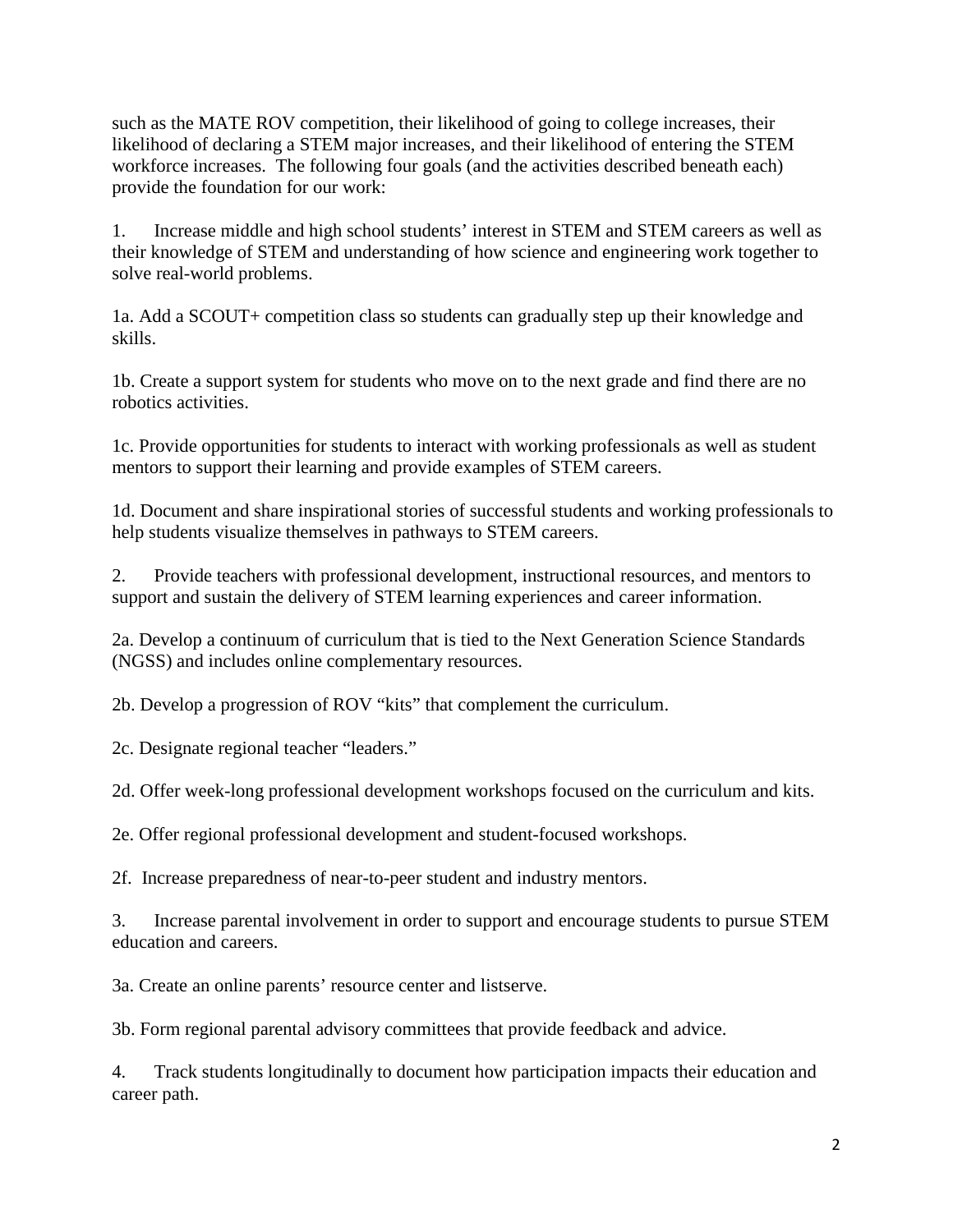4a. Improve our current student tracking system.

4b. Use the videos described under Goal 1d to document student education and career pathways.

The evaluation report for this grant year is included within the supplemental documents.

### **\* What was accomplished under these goals (you must provide information for at least one of the 4 categories below)?**

Major Activities:

**1a. Add a NAVIGATOR (SCOUT+) competition class.** Fifteen of the 18 U.S.-based regional competition programs received ITEST funding this year: Carolina, Florida, the Great Lakes, the Mid-Atlantic, Monterey, New England, Northern Gulf Coast, Oahu, Ohio, Oregon, Pennsylvania, the Pacific Northwest, Shedd Midwest, Southeast, and Wisconsin. Seven of those regionals offered a NAVIGATOR class (four regionals offered a NAVIGATOR class in Year 3); all seven plan to offer it again in Year 4. Two regionals are thinking about adding it next year. The remaining six regionals reported that they did not (and do not plan to) offer it because currently there is no demand.

**1b. Create a support system for students.** Students and parents looking to start or continue with the ROV competition were connected with the following resources: 1) the regional coordinator nearest them; 2) MATE's bank of online instructional materials, including building instructions, curriculum modules, how-to videos, and technical reports from previous competitions; 3) the MATE store for access to ROV kits, practice boards, and more; and 4) access to MATE's online forums, which include a technical help and competition FAQs board. While no formal survey was conducted this year to assess user satisfaction and usage of the online resources, comments shared via post-competition surveys indicate that parents found the resources to be helpful. (See the Year 3 Evaluation Report for further details.)

**1c. Provide opportunities for students to interact with mentors.** Nine of the 15 regionals that participated in ITEST reported connecting teams with mentors. The mentors were industry professionals; high school, community college, university, or graduate students; or teams mentoring other teams. Regionals facilitated connections in creative ways; for example, one hosted an "Ask an Expert" class and a "Virtual Engineer Mentor" unit, and connected middle school teams with the high schools that their students feed into to help make the transition a smooth one. Another engaged returning competition students to mentor teachers starting new teams. Many of the coordinators of the regionals that did not explicitly report connecting teams with mentors served as mentors themselves. All 15 regionals utilized industry professionals as judges during the competition events.

**1d. Document and share inspirational stories.** Links to five video interviews with students collected during the 2015 international competition are posted here [www.marinetech.org/gallery/](http://www.marinetech.org/gallery/) (the videos themselves are posted on both MATE's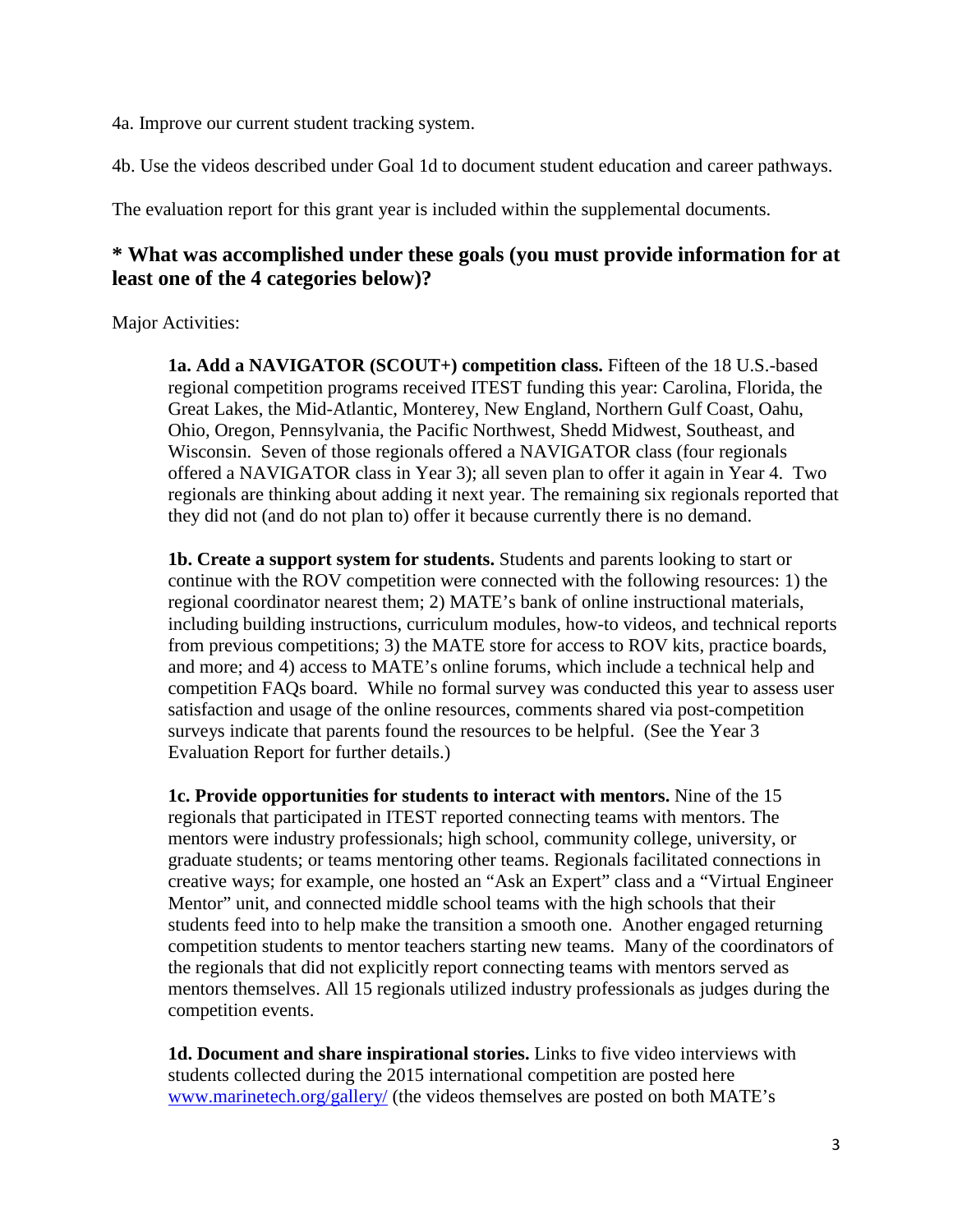YouTube and Vimeo Channels). During their interviews, the students discuss their experience with the competition and their future education and career goals, among other topics. Student "stories" are also showcased in the 2016 MATE Monterey Bay regional summary video that is also located on that page (you can also find it directly by visiting [https://vimeo.com/170548699\)](https://vimeo.com/170548699). The final (middle school) student comment is particularly insightful:

*So [the competition] really helps you learn about the scientific process and stuff that's probably gonna come in handy later in life in internships, jobs, and even in pioneering new innovations and helping the world.* 

Footage collected during the 2016 international ROV competition is currently being compiled a summary video highlighting the event. This video will be released later this fall.

In addition to these videos, the story of the Stockbridge High School ROV team was featured in a "reality TV" entrepreneurial video series. The series, produced by Pellet Productions, was funded through Kingsborough Community College's NSF Advanced Technological Education (ATE) grant.

#### **2a, 2d, and 2e.** See **What opportunities for training and professional development has the project provided?**

**2b. Develop a progression of ROV kits.** In the fall of 2015 we introduced one new ROV kit (an enhanced TriggerFish with digital controls) and brought back, by popular demand, an improved version of the AngelFish, the first ROV kit that we developed. We now offer four ROV kits to support a progression of learning: 1) AngelFish (simple electronics); 2) PufferFish (simple-intermediate electronics); 3) TriggerFish-Analog (intermediate electronics); and 4) TriggerFish-Digital with microcontrollers (intermediate electronics with computer programming). A description of these ROV kits can be found here [http://www.marinetech.org/store/.](http://www.marinetech.org/store/)

We provided (at no cost) more than 150 ROV kits along with lab kits, textbooks and building supplies to the regionals that participated in ITEST activities in Year 3 to support their teacher workshops. In addition to the kits provided through ITEST, we have sold an additional 857 ROV kits this past year. Schools, camps, museums, and parents across the country are also buying kits directly from us.

A great deal of time and testing has gone into the development of the kits, not only to enhance the learning experience, but to maximize production efficiency. We continue to update and improve these kits with new versions, but the foundational technology, along with the product names, will continue to remain the same for the foreseeable future.

The four kits support the student learning objectives outlined in the MATE Underwater Robotics student learning outcomes document [http://www.marinetech.org/files/marine/files/Curriculum/PufferFish/MATE%20UWRob](http://www.marinetech.org/files/marine/files/Curriculum/PufferFish/MATE%20UWRobotics%20Learning%20Objectives.pdf)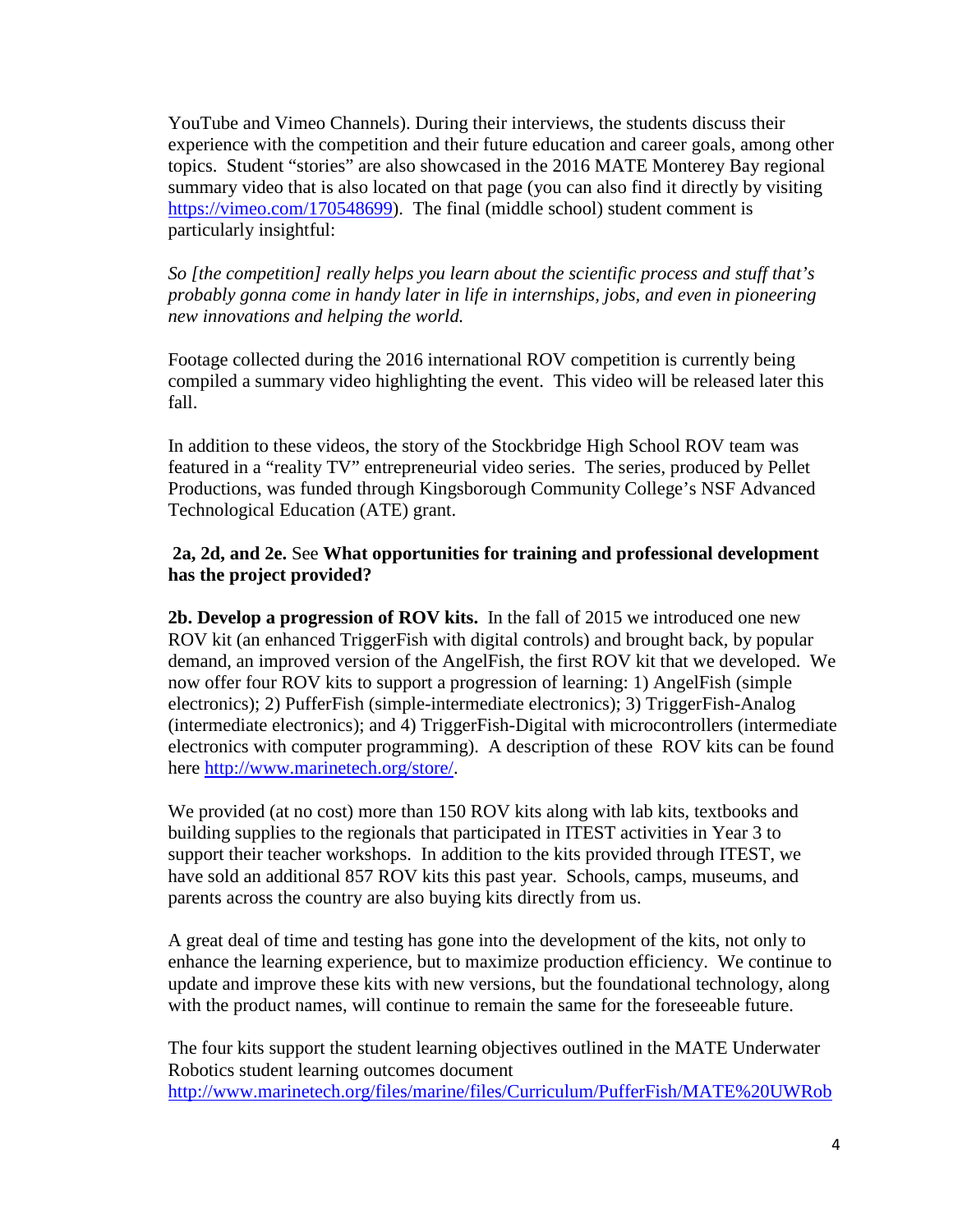[otics%20Learning%20Objectives.pdf.](http://www.marinetech.org/files/marine/files/Curriculum/PufferFish/MATE%20UWRobotics%20Learning%20Objectives.pdf) These learning objectives provide knowledge and skills in engineering design (aligned with the Next Generation of Science Standards) along with electrical, mechanical, physical science, and computer science knowledge and skills. These knowledge areas are foundational to a variety of robotics and automation that are critical to every sector of the U.S. economy. The ROV design and building experience, coupled with the comprehensive competition experience, produces wellrounded students that are conversant in project management (including managing failure), teamwork, communication (oral and written), leadership, entrepreneurship, and the application of technology and science to solve real-world problems.

In addition to ROV kits and textbooks, we offer a variety of other materials, such as camera waterproofing kits, sensor kits, lab packs, and replacement parts for all of our ROVs, through our SeaMATE store. Since last fall, we have devoted considerable time and effort to scaling our store operations. For example, efficient inventory and quality control procedures were developed and implemented to support the growth of the store. This next year, we will focus on enhancing the online ordering experience for customers.

One of the major barriers to participation, outlined in last year's I-Corps for Learning study, was lack of access to easy-to-order materials from a single vendor that would accept school purchase orders. We will continue to work on increasing the ease of access and will continue to add innovative materials to our product line. For example, we will start offering school competition kits this fall.

**2c. Designate regional teacher "leaders."** Ten of the 15 regionals participating in ITEST had at least one local teacher leader; several had more than one. These teacher leaders led or assisted with professional development workshops and student outreach; mentored other teachers in starting ROV programs at their schools; connected teachers and students with industry and student mentors; helped teams decipher the MATE competition manuals and fielded questions about participating in the event; presented at conferences and workshops; and/or participated on regional advisory committees. We will continue to encourage regional coordinators to utilize teachers experienced with ROV design and building and the MATE competition as resources for themselves and other teachers in their regions.

#### **(Continued under Key Outcomes or Other Achievements)**

Specific Objectives:

See **What are the major goals of the project?** above.

Significant Results:

#### **Over the course of Grant Year 3, our project:**

• Supported 15 regionals with ITEST funds.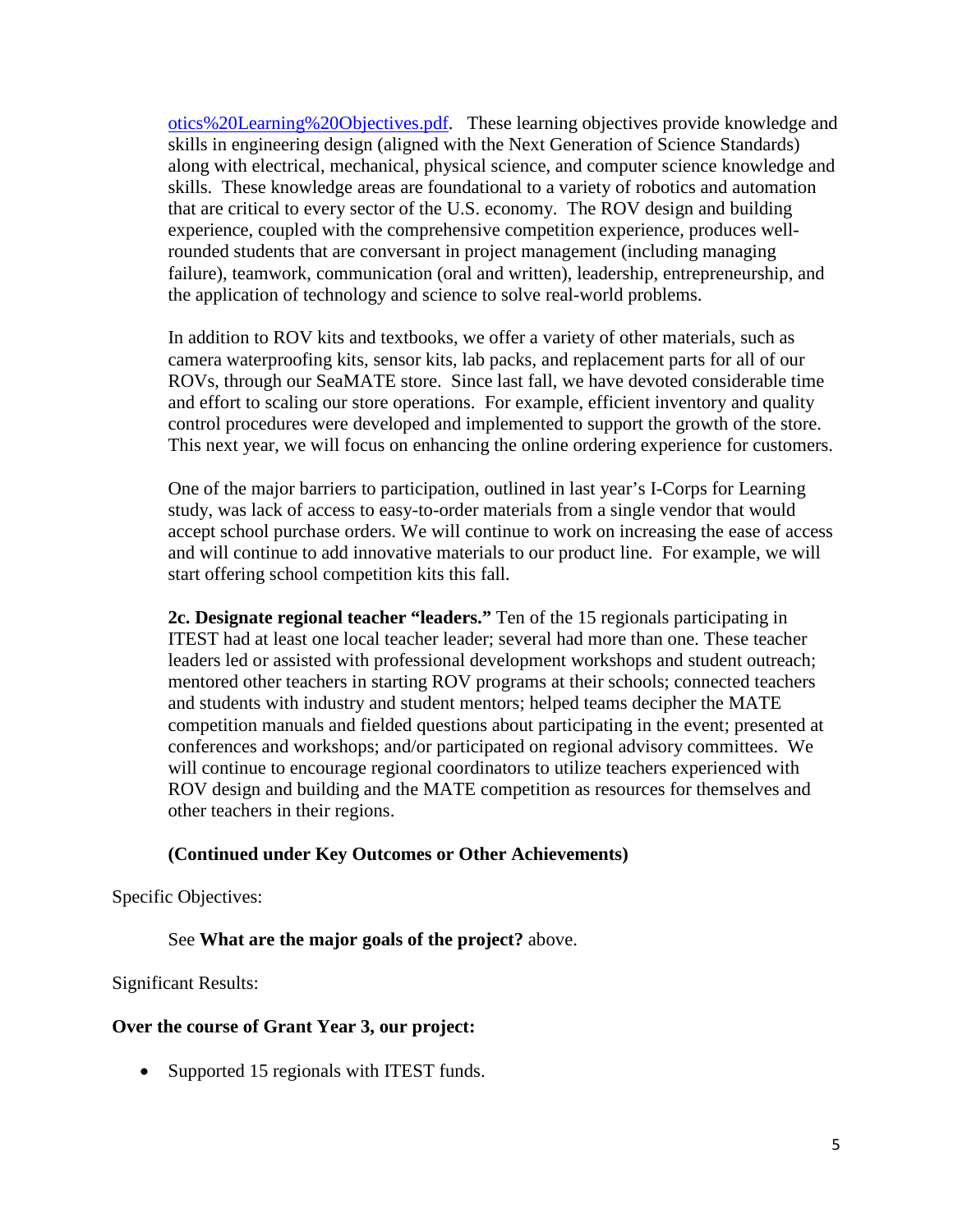- Held a regional coordinators meeting where 21 coordinators representing 19 regions attended in person, with 3 additional coordinators (one representing a  $20<sup>th</sup>$  region) attended via teleconference.
- Offered a NAVIGATOR competition class in 7 regions.
- Continued progress towards creating a multi-year student support system that consists of professional development instructional resources, mentors, parents, and more. However, we did not reach our stated goal to improve multi-year competition participation by 5% each year; the percentage of multi-year students actually declined slightly from one year to the next.
	- o We see this as a result of the overall growth of the competition. As the competition network continues to expand, by definition, it draws in new, firsttime competitors. For example, between Year 1 and Year 2, we added 1 new regional and between Year 2 and Year 3, we added 3 new regional programs. So, while the percentage of multi-year students declined slightly from Year 1 to Year 2 (42% in Year 1 vs. 40% in Year 2), the number of multi-year students increased from 1,345 to 1,537, an increase of 14%. And, while the percentage of multi-year students declined slightly from Year 2 to Year 3 (40% in Year 2 vs. 38% in Year 3), the number of multi-year students increased from 1,537 to 2,016, an increase of 32%.
	- o We propose to redefine our goal to look at the overall change in the number of multi-year participants from year to year. See **Changes in approach and reason for change** for additional information.
	- o \*Note: This year, we used registration data, rather than post-competition surveys, for these numbers because registration data is more comprehensive (i.e., more students register via the Active system than complete post-competition surveys).
- In our analysis of post-competition surveys, we did find several statistically significant differences between the first year and multi-year competition participants. For example, multi-year participants reported that their participation in the ROV program resulted in higher levels of awareness of and interest in STEM careers, gains in interest in taking STEM courses, improvements in STEM knowledge and skills, increased 21st Century skills, and the receipt of awards, honors, and new educational and career opportunities.
- Provided students with access to student and industry mentors in 9 regions.
- Produced a summary video highlighting the 2015 international ROV competition (see [https://vimeo.com/161073555\)](https://vimeo.com/161073555) as well as five videos of student interviews captured during the event. In addition, collected footage during the 2016 international competition that is currently being compiled into a video highlighting that event.
- Was invited by the White House Office of Science and Technology Policy to submit student success stories for consideration for the 2016 White House Science Fair. AMNO & CO, an ITEST grant success story, was selected to participate. PI Jill Zande and the students' parents escorted the team to the White House, where they met the President and demonstrated their ROV in a tank staged in the East Garden. [See the attached "Student Description Input 2016\_MATE underwater robotics competition."]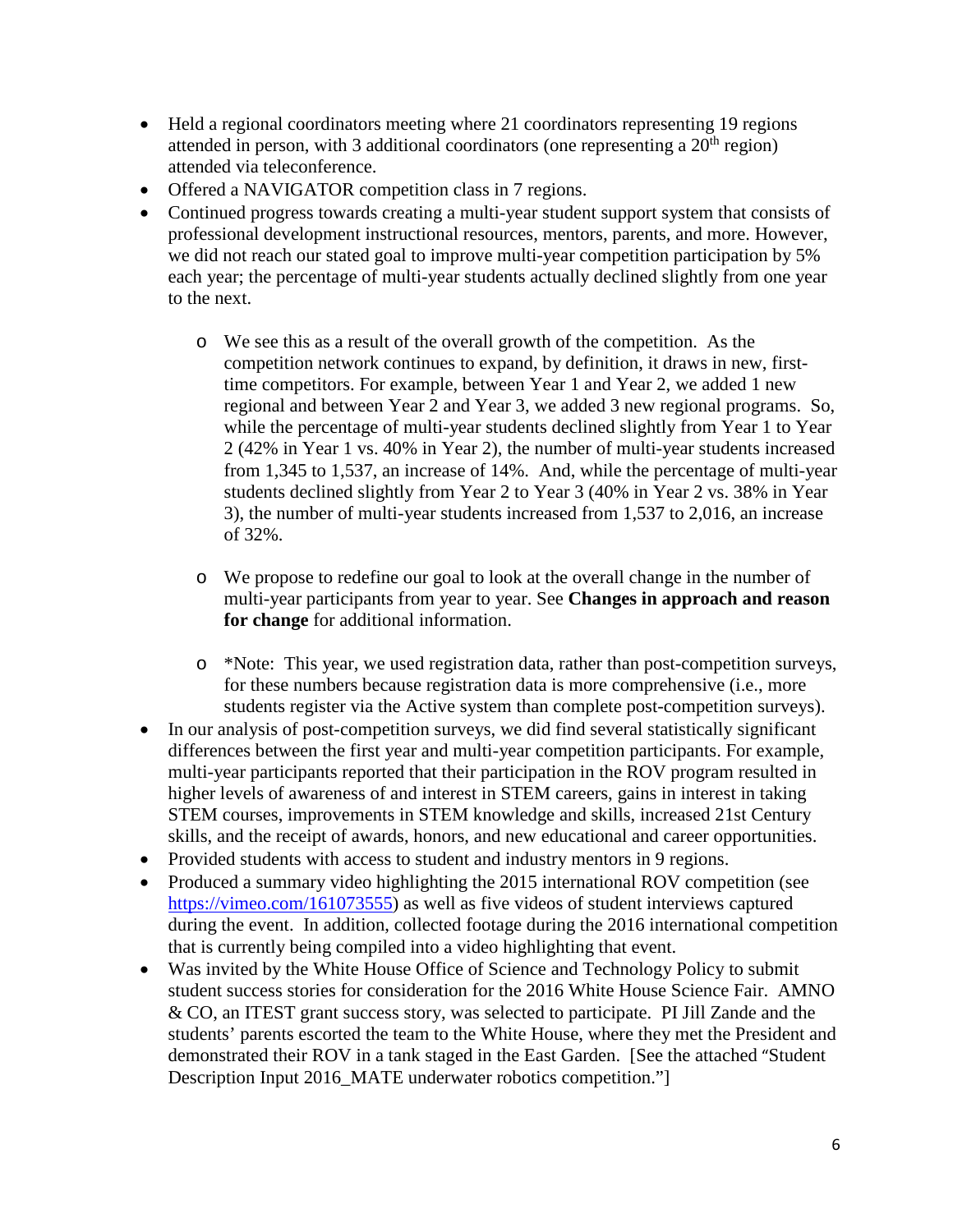- Offered 4 ROV kits that complement MATE instructional resources as well as other building materials and resources (e.g., soldering practice board).
- Ten regions utilized teacher leaders as resources for coordinators and other teachers. Several of these regions had more than one teacher leader.
- Offered 1 workshop that provided 60 hours of professional development to 20 participants.
- Offered 27 regional professional development workshops that provided an average of 11 hours of instruction to more than 460 teachers. Taking into account the teachers' participation in student workshops, such as pool practice days, and competition events, and the number of hours increases to more than 30.
- Offered more than 260 regional workshops, such as topic-specific hands-on instruction, information sessions, and pool practice days, that engaged more than 6,300 students, 1,029 in an after school setting, 3,483 during school, and 1,825 as part of a community organization or event.
- Provided mentors with access to information and resources to support their role in the classroom and streamline communication. Ninety-six percent of the teachers who responded to post-competition surveys that a mentor came to their site to help their teams  $(N= 89)$  indicated that their mentors were adequately prepared to help them and their students through the ROV design and building process.
- Surveyed 440 parents attending competition events and engaged 35 as members of regional advisory committees. Fifty parents participated in regional professional development workshops; countless others attended community-wide events where regional partners exhibited. In addition, directed parents to our online resources and invited them to join our e-mail listserves to support their involvement and improve communication.
- One hundred twenty-six organizations, 304 industry professionals, and 102 others (e.g. community members) supported the grant activities. The activities were also supported by 51 high school, 22 community college, 67 university undergraduate, and 14 graduate students as well as 5 community college and 29 university faculty members.
- Benefitted from the guidance and oversight of 12 regional advisory committees (that include, among other members, a total of 35 parents).
- Eight regionals held advisory committee meetings either in-person or via teleconference call or webinar; regions that did not hold formal meetings collaborated with members in smaller groups or used a tool (e.g. Survey Monkey) to survey their members for feedback.
- Continued to use Active to collect both team and student competition registration information. Used this data, along with post-competition surveys, to help us to determine 1) how many students were involved for multiple years and 2) how their long-term participation influenced their interest in pursuing STEM courses and careers.
- Surveyed competition "alumni" to measure the impact of the competition on their education and career. Four hundred thirty-two student alumni over the age of 18 completed the survey.
- Continued to improve the utility of MATE web resources and used social networking tools to increase communication and collaboration. For example, we posted weekly to the competition FB page; this increased to continuous, multiple postings during the 2016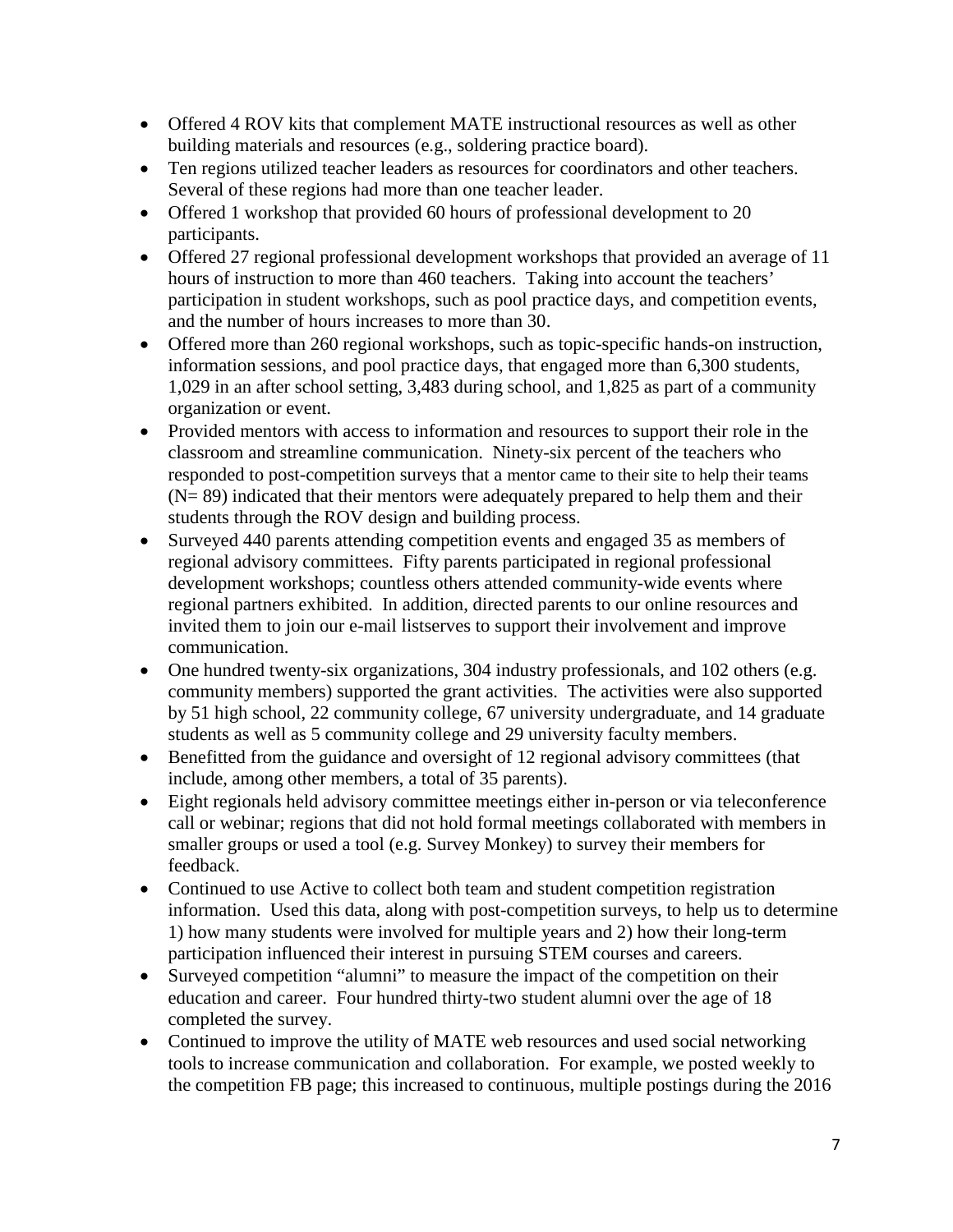international ROV competition. On July 27, 2016 this page had 4,834 "likes," an increase of more than 1,200 "likes" from the same time last year.

- Maintained a live videostream from the NASA Johnson Space Center's Neutral Buoyancy Lab during the 2016 international competition (see [www.marinetech.org/live](http://www.marinetech.org/live-videostream/)[videostream/](http://www.marinetech.org/live-videostream/) for the page set-up) and used three Twitter (#2016MATE, #NASANBL, and #2016MATElivestream) to communicate with the public; these hashtags were referenced in a total of 363 tweets. We also livestreamed the entire awards ceremony (see our competition FB page for a recording). In addition, OpenROV supported the event by livestreaming video from a secondary pool location (see <https://www.youtube.com/watch?v=Gvp5R0p9fWM> for a recording of the stream). Cofounded by former MATE competitor Eric Stackpole, OpenROV is a company that manufactures a low-cost, open source ROV for exploration. In addition to Eric, the company employs other former MATE competition students.
- Disseminated information about the ROV competition program via 100+ publications and more than 70 conferences, meeting, and workshops, including a briefing to the House of Representatives Ocean Caucus organized by the Marine Technology Society. The briefing included representatives from Shell and the XPrize.
- Used surveys and other instruments to evaluate progress and increase effectiveness and impact.

Key outcomes or Other achievements:

#### **(Continued from Major Activities)**

**2f. Increase preparedness of student and industry mentors.** Regional coordinators continued to engage high school, undergraduate, and graduate students as well as community college and university faculty, industry professionals, and community members as mentors and volunteers at workshops and competition events. Nearly 600 students, faculty, industry professionals, and community members supported grant activities this year.

Through the regional coordinators, mentors also had access to the information and training modules reported in Year 1 as well as the online resources described under "**What was accomplished under these goals?" 1b**. Based on comments from postcompetition surveys, users found these resources helpful.

The results of the 2016 post-competition teacher survey speak to mentor preparedness. For 26% of the post-competition teacher survey respondents (N=339), a classroom/club mentor came to their site to help their teams. Among these teachers, the mentor helped them incorporate robotics into their course or club to a "great" or "moderate extent" for 87% of the respondents. The majority of those teachers (96%) indicated that their mentors were adequately prepared to help them and their students through the ROV design and building process.

**3a. Create an online parents' resource center.** The Parent Resource Center page is located within the competition section of the MATE web site (see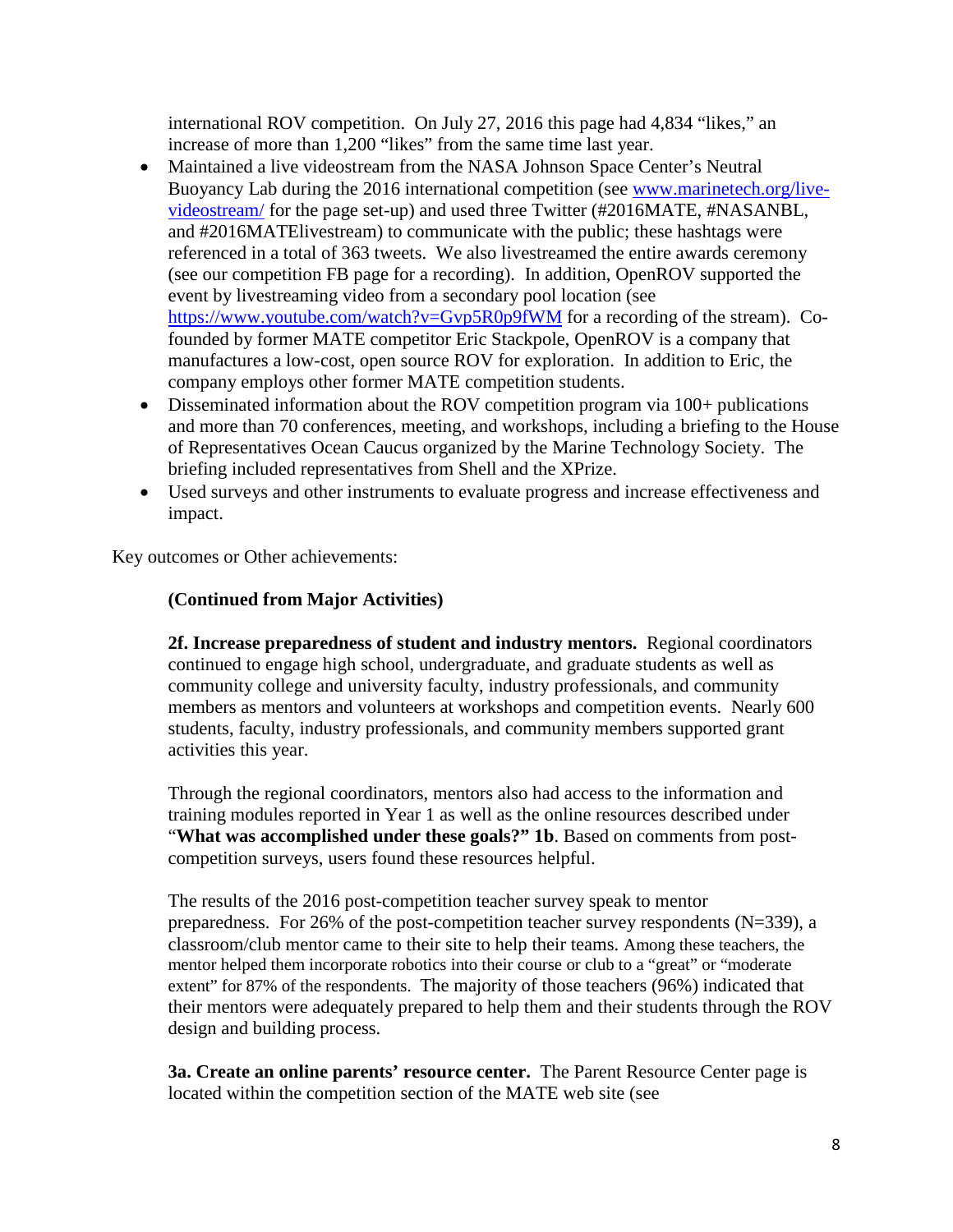[www.marinetech.org/parent-resource-center/\)](http://www.marinetech.org/parent-resource-center/). The resource center includes a "welcome" note targeted to parents as well as links to information and resources. It also includes links to the "Gallery" page that contains videos from the international and regional competitions. (Note that these are resources that also support students, teachers, and industry mentors seeking information on how to participate, so many are also found on other pages of the MATE web site.) A document with highlights of 2015 evaluation data that demonstrate the positive impact of the program is also located on the resource center; a document with highlights of the 2016 evaluation data will be added in August.

Comments included on post-competition surveys indicate that parents found the online resources helpful. For example:

*Great overall experience, I have no experience with ROV's but the MATE educational PowerPoints really helped!*

**3b. Form regional parental advisory committees.** Twelve of the regions participating in Year 3 ITEST have advisory committees. Eight of those include at least one parent; six of those eight include two or more parents. The majority of the advisory committees grew out of the stakeholders' meetings that each regional was encouraged to hold prior to developing their plan of activities; these committees include industry members, parents, teachers, and/or students. Eight regionals held advisory committee meetings either inperson or via teleconference call or webinar; regions that did not hold formal meetings collaborated with members in smaller groups or used a tool (e.g. Survey Monkey) to survey their members for feedback. We will continue to encourage all regional coordinators to assemble advisory committees and to utilize these committees for guidance and feedback on regional activities.

**4a. Improve our current student tracking system.** Again this year we used Active, a low-cost, commercially available system, to collect both team and student competition registration information. We used the student registration data to determine that 38% of the student registrants had competed for multiple years.

See the Year 3 Evaluation Report for further details; also see **Changes in approach and reason for change** as well as **Actual or Anticipated problems or delays and actions or plans to resolve them** for information on how we are using this data in our work with the and the National Student Clearinghouse Washington State Education Research Data Center.

**4b. Use the videos described under 1d. See 1d above.** 

#### **\* What opportunities for training and professional development has the project provided?**

**2a. Develop a continuum of curriculum.** We restructured based on findings from our I-Corps for Learning experience and will continue to develop professional development opportunities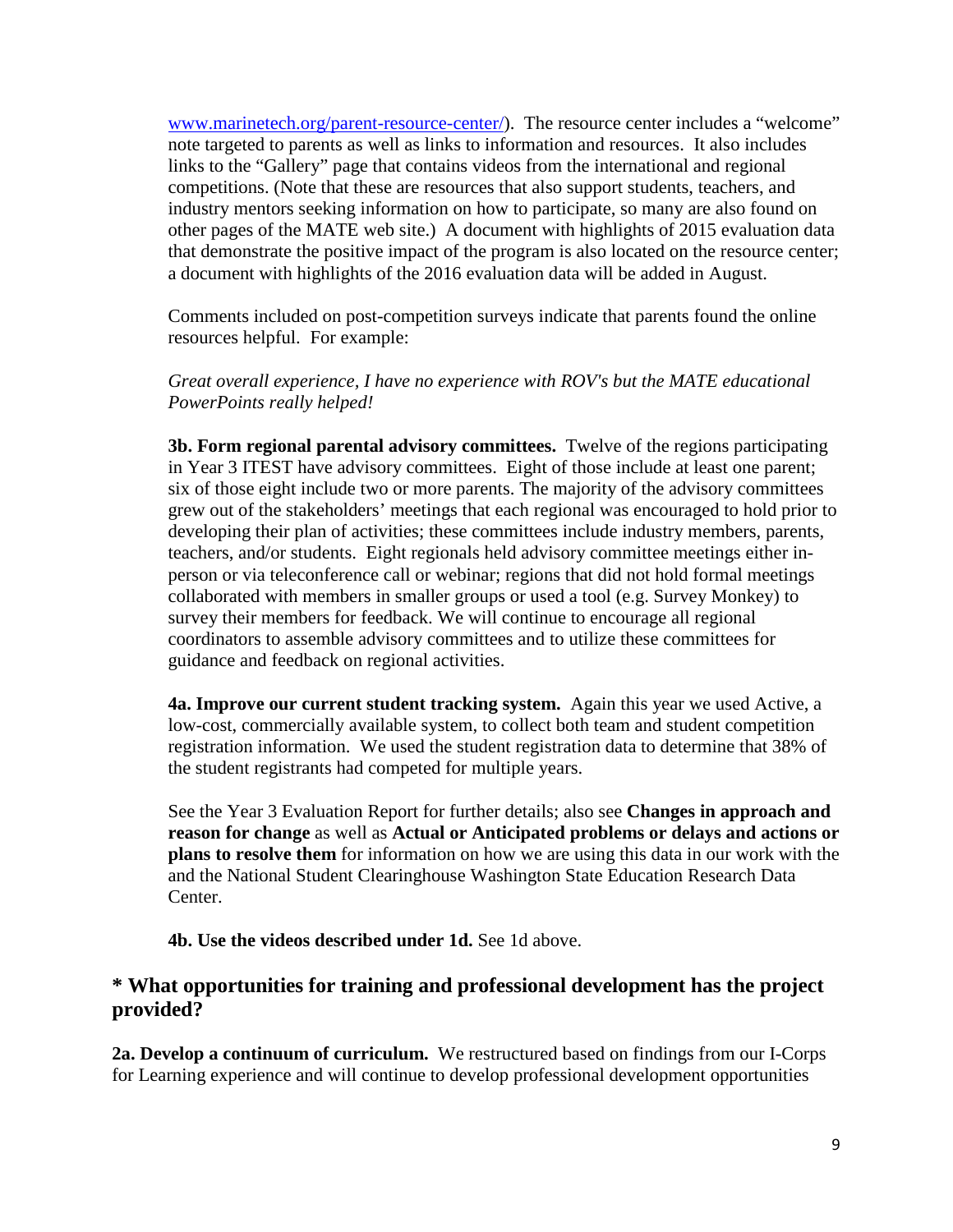and curriculum resources with these findings in mind. (Please see the Year 2 annual report for details.)

Finding an affordable and user-friendly course management system (CMS) has been a barrier to expanding our professional development offerings, delivering curriculum resources in a way that educators can modify and expand upon while we can closely monitor, and administrating preand post-tests in a systematic way that meets the teachers' needs, not just ours. We have been hosting the Moodle CMS on our servers in the past, but it was not easily transferable to other schools and was, at times, painfully slow.

We are currently testing Canvas by Instructure. It is fast, user-friendly, 100% on the Cloud, and integrates well with Google Docs. Best of all, we can easily clone courses for other educators on the Cloud, and they do not need any special software or licenses, simply internet access. In this way, we can develop a course (i.e., a collection of curriculum resources) with assessments (e.g., quizzes) transfer it to another educator, let him/her modify it to suit his/her needs (which is critical to adoption and implementation), and collect pre- and post- data from tests that are adapted from our assessments. We can also learn more about the educator's needs and interest by the way he/she adapts, modifies, and implements the course.

In 2016 about 75% of our summer institute teachers reported that they use the internet in their classrooms. Chromebooks continue to increase in popularity; Cloud-based software and applications are becoming the standard. Providing access to MATE curriculum resources in the way that teachers use and deliver their curriculum is key to ensuring that MATE resources are used and adapted for the classroom. Canvas will allow us to do that.

We will be selecting teachers from our 2016 Summer Institutes to pilot our curriculum resources and assessments that include pre- and post-tests delivered within the Canvas CMS so we can deliver, monitor, and assess the effectiveness of the materials and procedures on student learning. We will be working closely with Dr. Min Li in designing, piloting, and assessing the psychometric quality for the pre- and post- tests.

**2d. Offer week-long professional development workshops.** The sixth annual ITEST Summer Institute, *Introductory Level ROV Building: The PufferFish ROV*, took place July 26 –August 2, 2015 at MPC. This institute introduced participants to the PufferFish ROV. Participants learned the fundamentals of engineering design, project management and ROV building and experienced a variety of hands-on science, technology, and engineering activities that can be integrated into a class or afterschool activity to reinforce foundational knowledge and skills. Along with MATE staff, two engineers (one mechanical, one electrical) co-taught the institute to ensure that best engineering design practices were applied to all building activities; the instruction followed the format of the NGSS for engineering.

Instructional materials from this institute can be found here [www.marinetech.org/pufferfish-rov](http://www.marinetech.org/pufferfish-rov-curriculum/)[curriculum/.](http://www.marinetech.org/pufferfish-rov-curriculum/) All 20 participants (17 teachers and three informal educators) rated the usefulness of the workshop as excellent.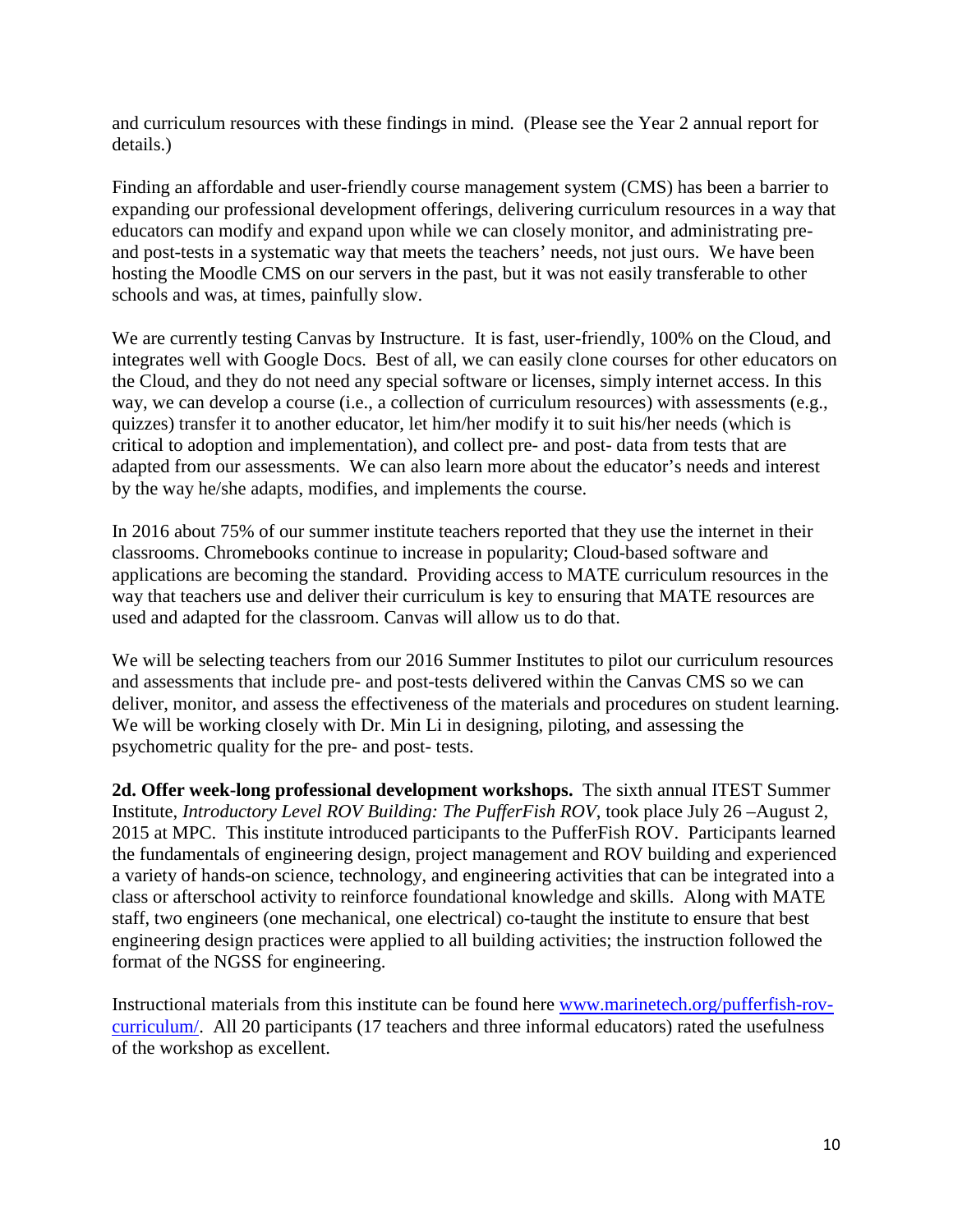The next PufferFish summer institute took place July 10 – July 17, 2016; 20 teachers and informal educators participated. Additional details about this institute will be reported in the Year 4 annual report.

We offered the online workshop *Diving into Underwater Sensors and Arduino* for the second year. Forty-two participants enrolled in this 30-hour course that covers the hardware and software development environments for sensor interface and programming. After learning the basics of Arduino programming, the participants build and collect digital data from six sensors commonly used in the underwater environment. See [www.marinetech.org/files/marine/files/Workshops/Diving%20into%20Sensors%20Course%20O](http://www.marinetech.org/files/marine/files/Workshops/Diving%20into%20Sensors%20Course%20Outline.pdf) [utline.pdf](http://www.marinetech.org/files/marine/files/Workshops/Diving%20into%20Sensors%20Course%20Outline.pdf) for the course outline.

The goal of this course is to provide a foundation for the hardware and software required to migrate to the digital TriggerFish ROV. This course was inspired and designed based upon feedback from workshop participants on new skills and information they would like to learn from both our ITEST and ATE grant-funded work. This course is funded with program income generated from the SeaMATE store sales.

This next year we plan to expand our online course offerings to provide more teachers with high quality professional development experiences. Specifically, we are looking at offering more of the content from our summer institutes in an online format so we can reach more teachers.

**2e. Offer regional workshops.** Fourteen of the 15 regions that participated in ITEST and reported their data offered professional development for teachers. A total of 27 professional development workshops were offered to 464 teachers; the following is a breakdown by grade level:

Grade 3-5: 83; Grade 6-8: 142; Grade 9-12: 155; postsecondary: 8; Informal educators: 27; Other (e.g. parents): 49

The workshops ranged from ½-day ROV design and building activities (where the focus was on frame design, motor placement, and buoyancy) to multi-day events (where the focus was building control boxes). The number of hours of instruction for each teacher ranged from 3 to 35; the average was nearly 11. The workshops were offered during school, after school, on weekends, in the evening, and/or during the summer.

Fourteen of the 15 regions that participated in ITEST and reported their data also offered workshops focused on students. All total, 263 workshops were offered to 6,337 students. Of these students, 3,483 were impacted in an in-school setting, while 1,825 and 1,029 were impacted as part of a community organization or event or in an after school setting, respectively. The following is a breakdown by grade level:

Grade 3-5: 2,516; Grade 6-8: 1,560; Grade 9-12: 1,225; postsecondary: 47; Other (e.g. home school not defined by grade level or community event where grade levels are not known): 989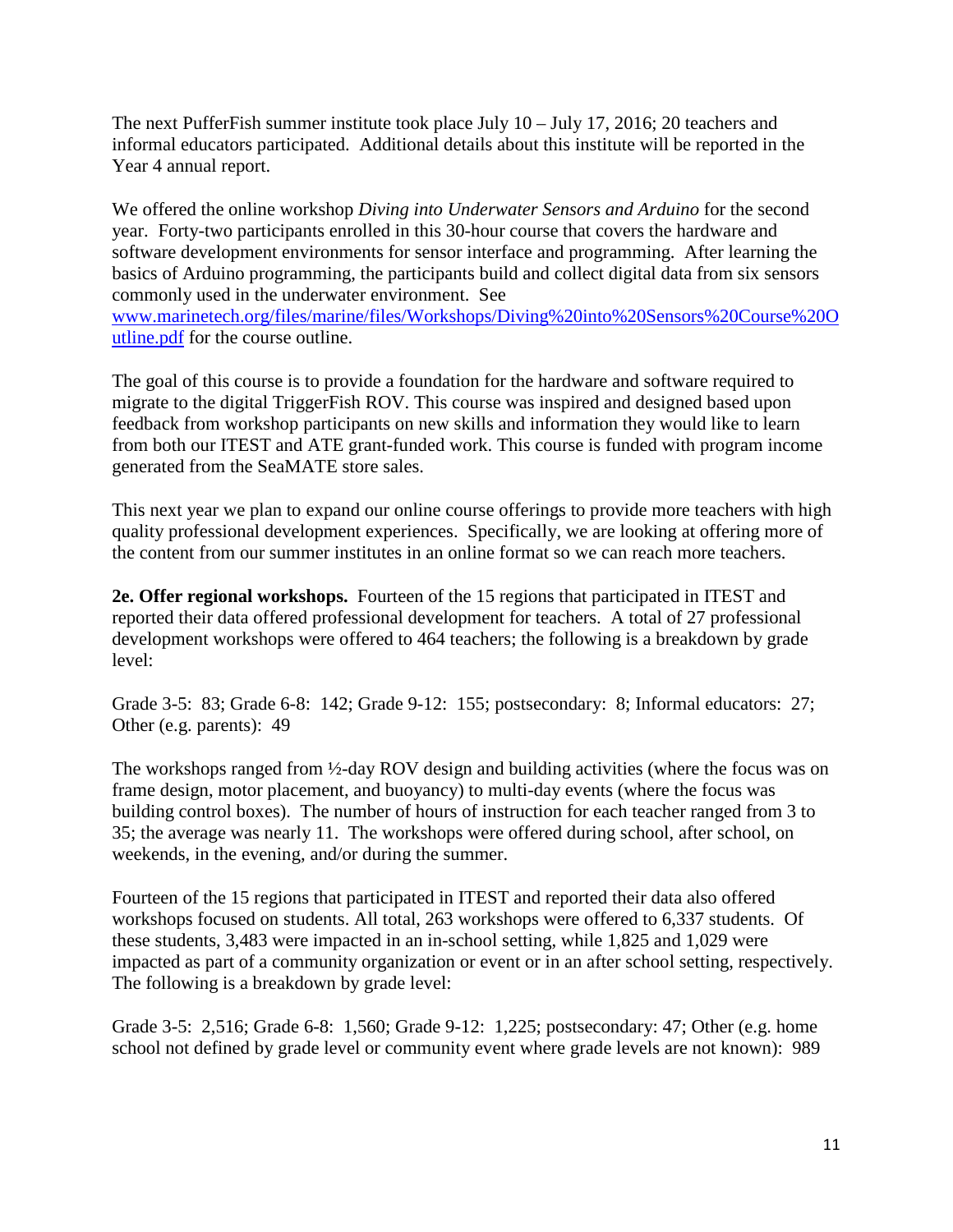The workshops covered topics from basic ROV design and building to simple electronics and AngelFish and PufferFish ROV kit assembly. Information sessions, pool practice days, and "demo nights," among others, were also offered. The number of individual student contact hours ranged from 1 to 40; the average nearly 10.

Fourteen of the 15 regions that participated in ITEST reported that they used MATE's ROV kits and/or practice boards as the focus of their workshops; all of these regions reported that the kits were helpful. One region offered a suggestion for improving the TriggerFish assembly instructions; another noted that it is "tough for people new to the web site to access some of the resources, and some of the curriculum resource labels are not easy to figure out." These suggestions and concerns will be addressed in Year 4. Regions that used the AngelFish indicated that they like the kit's simplicity and reusability. Twelve regions reported that they used MATE's on-line curriculum or videos; and 13 used the instructions for kit assembly. Ten indicated that they used the MATE textbook as a resource for themselves and their teachers.

Comments from regional coordinators about the support they received from MATE included:

*[The kits} allowed teachers an easy jumping off point to get involved without sourcing the materials themselves. – Oahu regional coordinator*

*We find the practice boards to be very helpful in teaching teachers how to solder prior to working with the kits. They have an opportunity to gain experience and confidence, which is extremely important for many of our middle school teachers. – New England regional coordinator* 

## **\* How have the results been disseminated to communities of interest?**

Between the MATE Center, its regional partners, and ROV competition participants, more than 100 abstracts, journal papers, newspaper articles, web sites, television news stories, and other publications featured ITEST grant activities. Examples of these are included within the products section of this report.

In addition, between the MATE Center and its regional partners, information about the ITEST project was presented at more than 70 conferences, meetings, community events, workshops, and other events. These included the following:

- National Marine Educators Association Conference, held June 29 – July 2, 2015 in Newport, RI.

- Wisconsin Space Grant Consortium Conference, August 14, 2015.

- FabLearn, Conference on Creativity and Fabrication in Education, held September 26-27, 2015 at Stanford University.

- Southeastern Massachusetts Connect – Envision the Future Conference, November 10, 2015.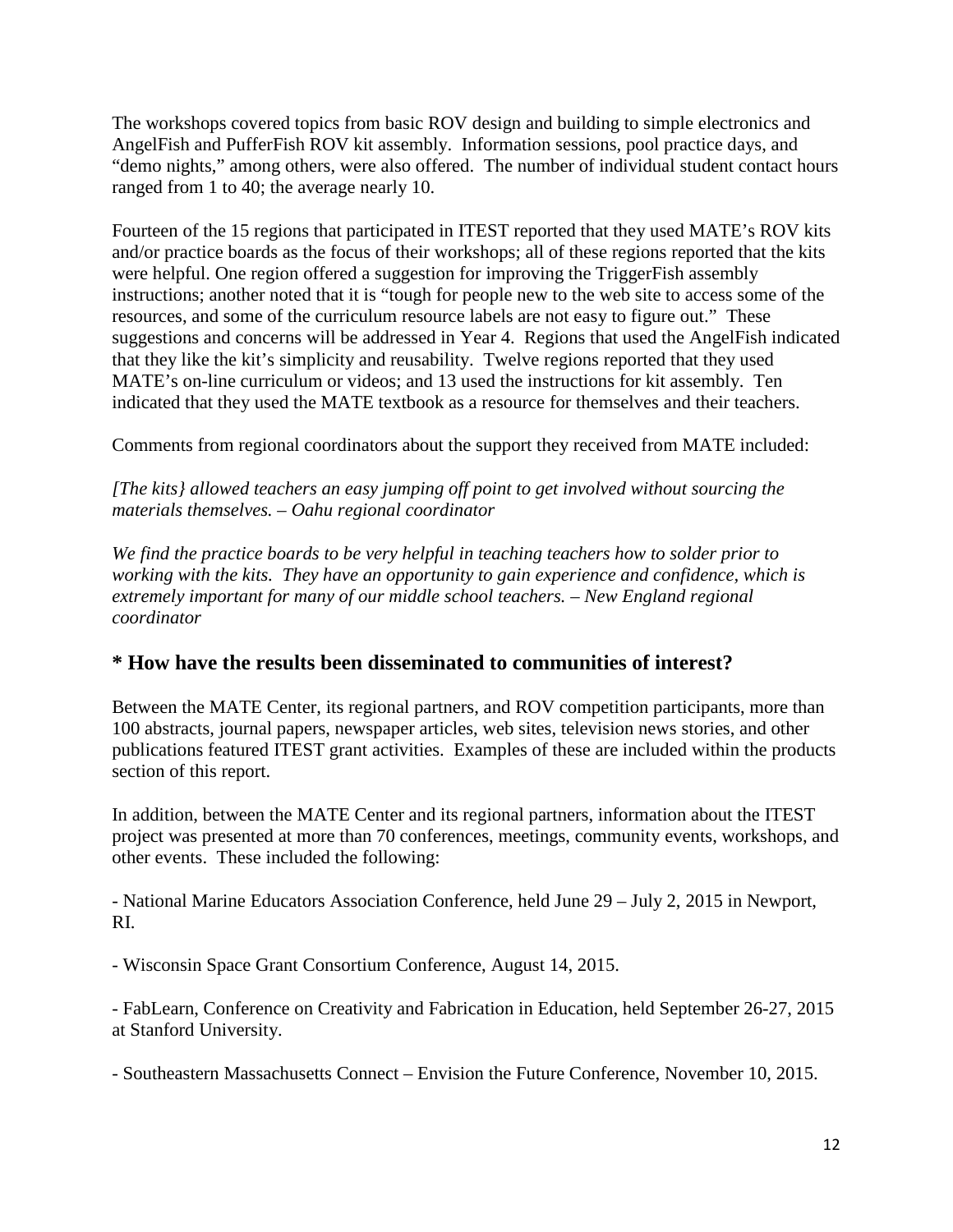- Connecticut Science Teachers' Association Conference, November 21, 2015.
- Northwest Michigan Robotics Conference, December 2015.

- Underwater Intervention Conference and Exhibition, organized by the Marine Technology Society's ROV Committee and the Association of Diving Contractors International and held February 23-25, 2016 in New Orleans, LA.

- Philadelphia Science Festival, April 30, 2016.

### **\* What do you plan to do during the next reporting period to accomplish the goals?**

#### **During the next reporting period (Grant Year 4) we will:**

- Support 15 or more regional partners with ITEST funds.
- Hold a regional coordinators meeting to build community and increase regional fidelity, among other goals.
- Continue to add a NAVIGATOR competition class to regionals, based on the regional demand and feedback from stakeholders.
- Compare Year 3 to Year 4 to determine 1) if we have improved multi-year competition participation by 5% (and, if not, dive deeper into the data to interpret why) and 2) what other statistically significant gains multi-year participants have made compared to first-year participants.
- Continue to provide students with access to student and industry mentors who are wellprepared to support learning and provide career guidance.
- Document 2-4 student success stories and collect and share at least five student interviews for evaluation purposes.
- Test cloning (producing copies of) the PufferFish Summer Institute course in the Canvas content management system so that educators can adapt and deliver the content directly to their students in a way that best meets their needs. We plan to enhance the course with new instructional videos. In addition, each module will have pre and post-test questions to assess student learning. We will work with Dr. Min Li to develop these tests.
- Continue to improve our ROV kits (we will be releasing version 6 of the PufferFish and version 3 of the TriggerFish in September 2016) and continue to create additional materials to enhance student learning. For example, we plan to introduce an in-school competition kit this fall.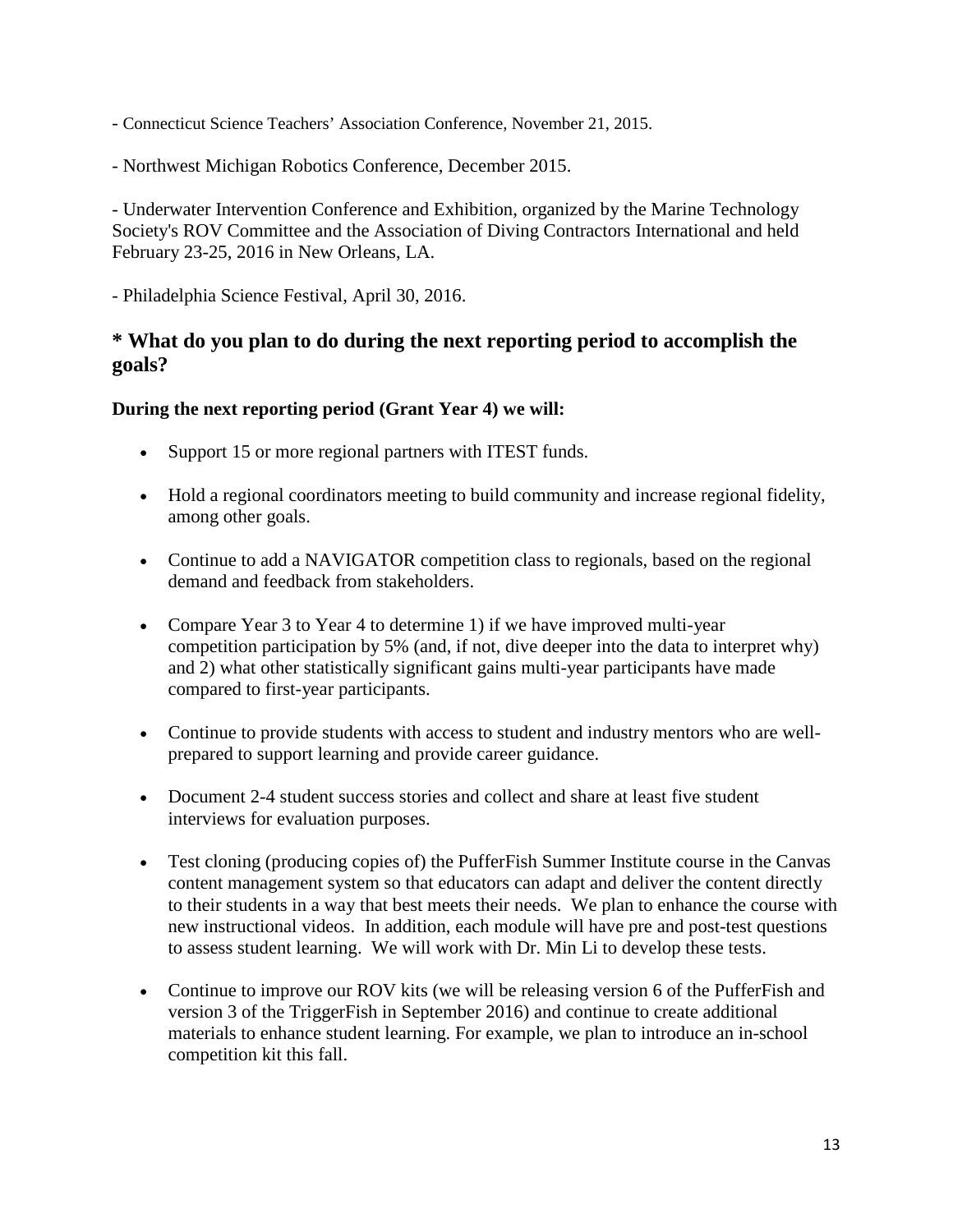- Continue to encourage MATE regionals to identify and utilize regional teacher leaders to function as resources for coordinators and other teachers.
- Offer 1 workshop that provides 60 hours of professional development to at least 20 participants, including middle and high school teachers and regional coordinators.
- Offer at least 20 regional professional development workshops that provide 10 or more hours of instruction to 300 teachers.
- Offer an additional 100 regional workshops, such as topic-specific hands-on instruction, information sessions, and pool practice days, to 600+ students.
- Work with regional coordinators to add to the current mentor information and training to support their role in the classroom and streamline communication.
- Continue to engage and increase the number of parents in grant activities and continue to add to the resources and information included with the Parent Resource Center. Direct parents to our online resources and invite them to join our e-mail listserves to support their involvement and improve communication.
- Increase the number of organizations, industry professionals, and others as well as high school, community college, university undergraduate, and graduate students and community college and university faculty supporting the grant activities.
- Continue to encourage regionals to create and meet with regional advisory committees to provide guidance and oversight.
- Use the student competition registration system in conjunction with the post-competition surveys to determine 1) how many students are involved for multiple years and 2) how their long-term participation influences their interest in pursuing STEM courses and careers.
- Improve the organization and utility of MATE web resources and continue to use social networking tools to increase communication and collaboration. This will include increasing the use of Twitter.
- Use surveys and other instruments to evaluate progress and increase effectiveness and impact.

Please also see the **Major Activities, Key Outcomes or Other achievements,** and the **What opportunities for training and professional development has the project provided?**  sections.

# **Products**

## **Other Products**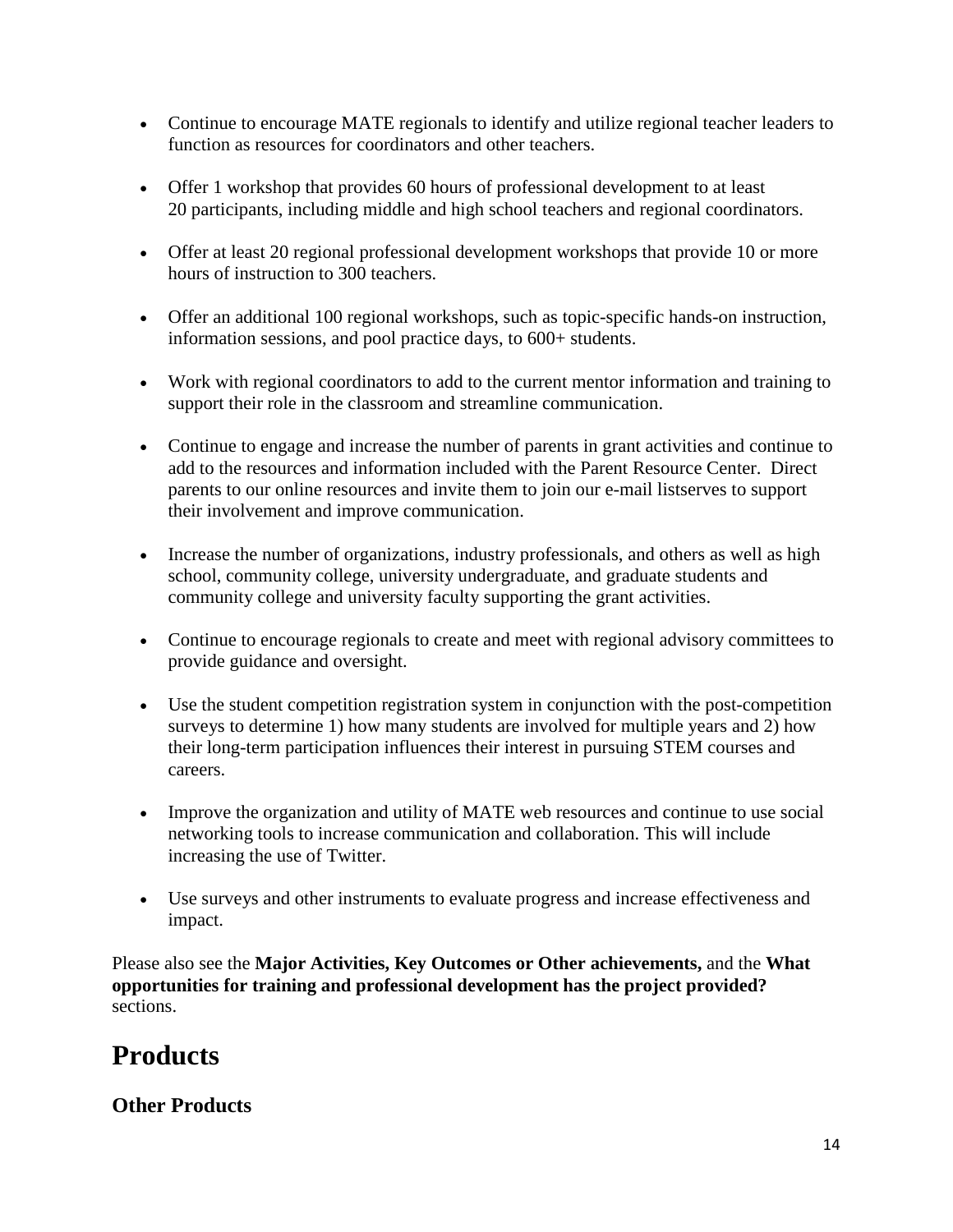• *Data and Research Materials (e.g. Cell lines, DNA probes, Animal models).* 

NOTE: The Year 3 evaluation report is included within the Supplemental Documents.

1. During negotiation, additional information was requested regarding the data management plan to ensure how products of the research (reports, instruments, and data) would be made accessible to other researchers.

Action 2D: Please what was accomplished during Year 3 pertaining to the work you proposed in your responses, including:

o sharing of evaluation reports, evaluation instruments, de-identified data sets, and website analytics at the project website and ITEST's STEM Learning Resource Center.

#### *If the goals/objectives were not fully accomplished during Year 3, please include what changes will be made to your plan and timeline to achieve these goals/objectives.*

Our Years 1 and 2 annual and evaluation reports have been submitted to STELAR; our 2014-2015 post-competition survey instruments have been posted to our project's page on ITEST STELAR web site.

The web page<http://www.marinetech.org/itest> currently contains project and evaluation reports from our ITEST Strategies work and Years 1-3 of our ITEST Scale-Up. The 2014-2016 survey instruments, 2014-2016 survey results, and information on how to obtain datasets and web site analytics data are also included there. Visitors to the MATE web site can find instructions on how to access this information on the "about MATE" page (see [http://www.marinetech.org/about/\)](http://www.marinetech.org/about/); once they have created a login, they can access the information.

#### **What other collaborators or contacts have been involved?**

The MATE regional competition network includes programs in Canada, Hong Kong, Scotland/UK, Russia, Egypt, and Turkey. While the organizations that coordinate MATE programs in these regions do not benefit directly from ITEST grant funds, they do leverage the ITEST-supported activities and products. They also share their best practices and lessons learned with the competition network. These organizations (and the points of contact at each) are listed below:

Dwight Howse and Paul Brett, Marine Institute of Memorial University of Newfoundland and Labrador, St. John's, NL, Canada

Mike Duggan and Peter Oster, Nova Scotia Community College, Halifax, NS, Canada

Robin Bradbeer and Paul Hogan, Pearl Technologies, Ltd., Hong Kong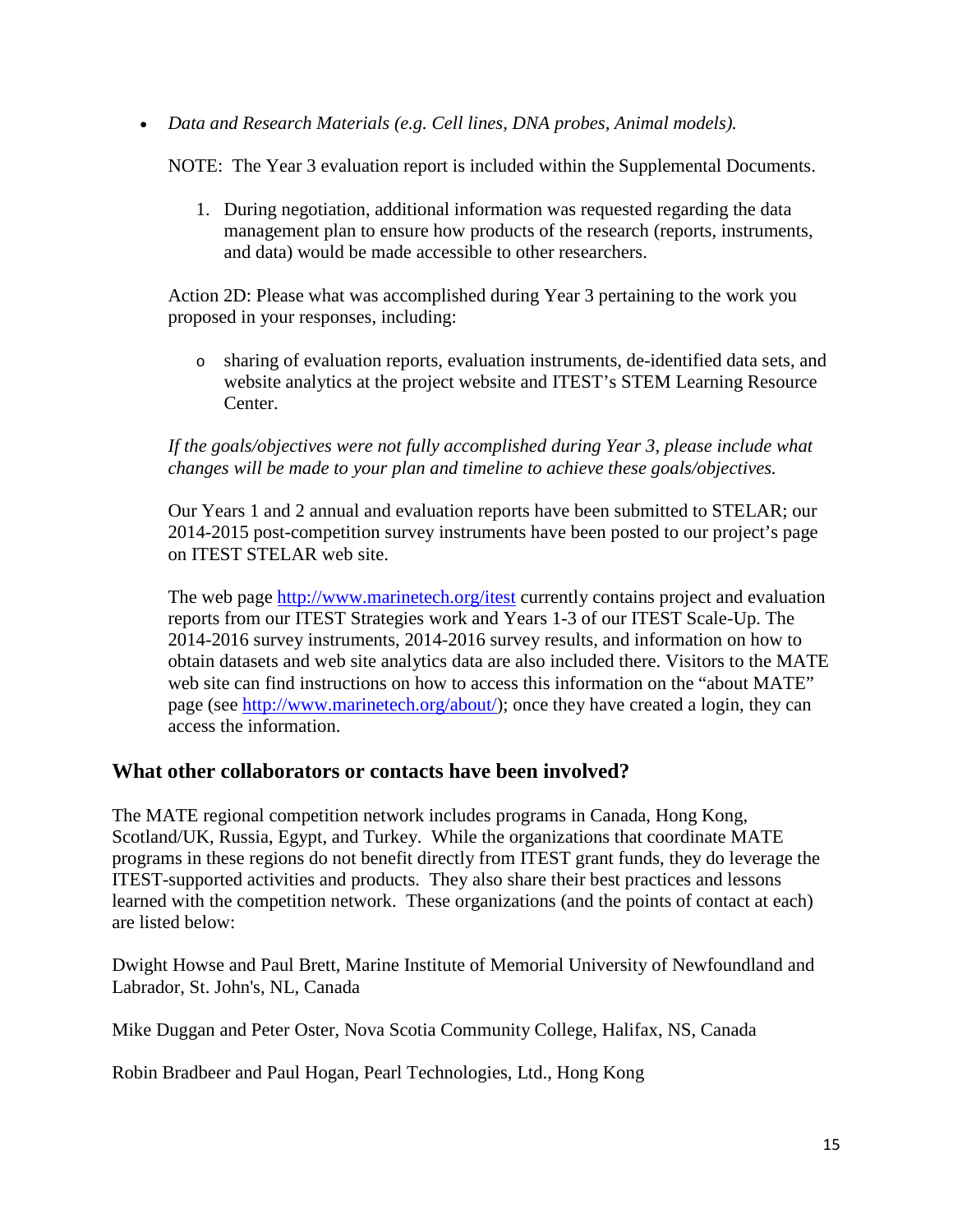Graeme Dunbar, John Still, David Howie, and Steve Allardyce, The Robert Gordon University, Aberdeen, Scotland

Sergey Mun, The Center for Robotics Development, Maritime State University, Vladivostok, Russia

Mahmoud Abdel Aziz, Hadath for Innovation and Entrepreneurship, Cairo, Egypt

Dr. Ihab El-Aff, EngTechs Engineering & Technology, Izmir, Turkey

[Back to the top](https://reporting.research.gov/rppr-web/rppr?execution=e1s32#top)

# **Impacts**

## **What is the impact on the development of the principal discipline(s) of the project?**

A number of prior reports have identified significant problems in educating, recruiting, and retaining U.S. workers for scientific, technological, and operational careers. Such workers are critical for building and operating much of the nation's infrastructure and for sustaining growth and innovation. The lack of appropriately educated workers is especially pronounced in ocean fields, such as deep water ocean exploration; the engineering of specialized tools and instruments for remote, harsh environments; and the management and use of ocean resources (particularly, renewable resources). The graying trend in the marine workforce adds to the urgency of educating new technical professionals that will adapt and excel in the rapidly advancing ocean workplace.

Workforce studies previously conducted by the MATE Center and funded by the Office of Naval Research identified more than twenty STEM-based ocean occupations that are currently limiting the growth of ocean industries because of the lack of qualified personal. At the top of the list are the following occupations: electronics/marine technicians; engineers (electrical, mechanical, civil/structural); and computer scientists (software application developers, computer programmers, hardware developers).

However, these are not "just" engineers, technicians, and computer scientists; these are professionals that understand ocean applications within their field. For example, ROV technicians in support of ocean operations must have an understanding of ocean science in addition to engineering and computer science since all commercial ROVs possess computercontrolled systems and must be maintained, repaired, and modified in remote locations far from port. These skills sets are transferable to almost every sector of the economy that uses robotics, automation, and computer-controlled systems.

Every year, the ocean attracts thousands of students to pursue degrees in biology because that is a discipline that most students associate with ocean careers. However, the opportunity and compensation in ocean-related engineering, technology, and computer science fields is much greater than the biological sciences. Combining STEM education with ocean applications via the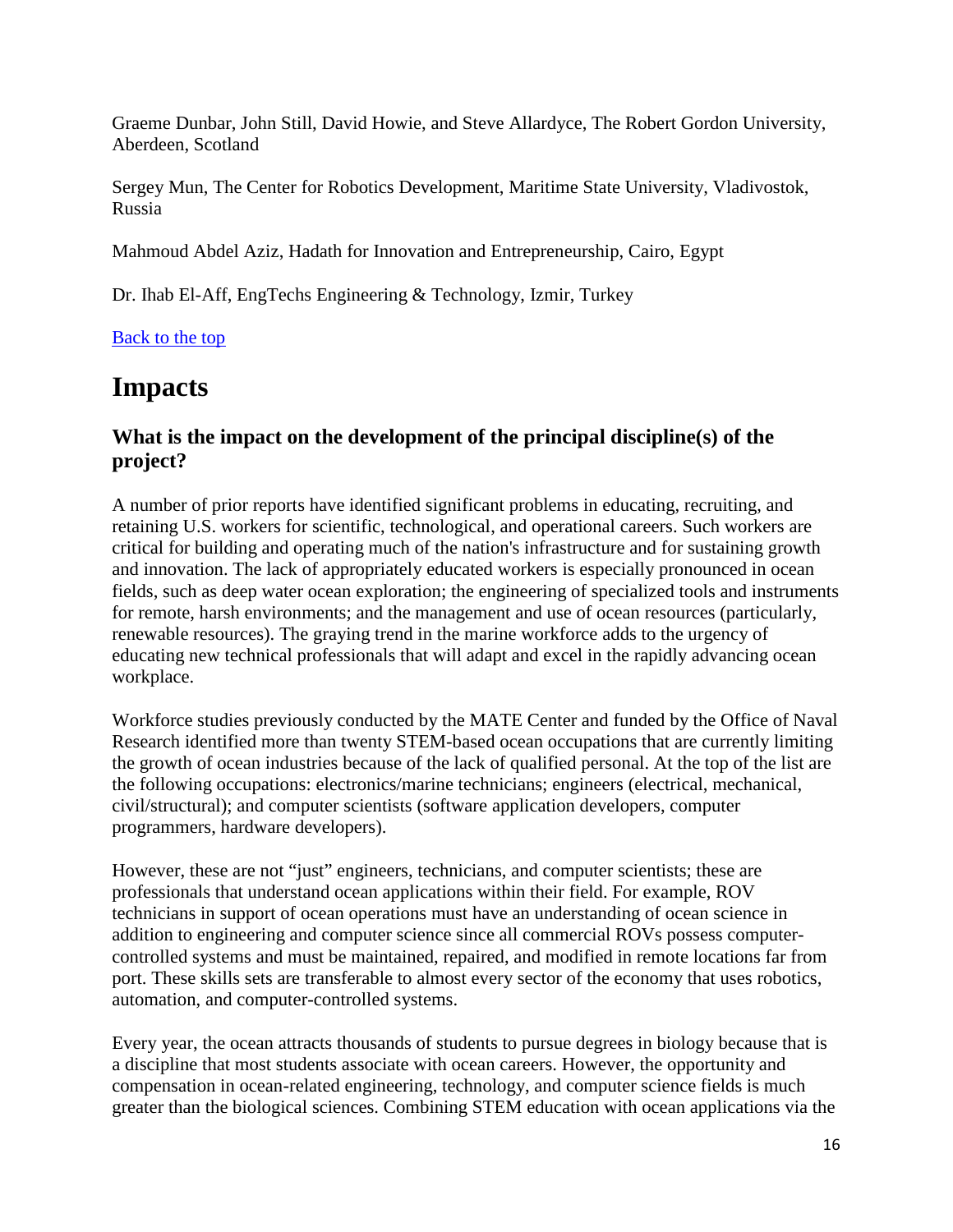MATE ROV competition network provides students with a pathway to achieve their goals, including the gainful employment that is so critical to engaging students from economically disadvantaged environments. For the ocean occupations in greatest need of qualified individuals, the early education and career preparation is similar. This includes applied math, critical and creative thinking, and design and innovation, which, during the competitions, are presented in an engaging environment that simulates the high-performance workplace.

## **What is the impact on other disciplines?**

Covered above under "What is the impact on the development of the principal discipline(s) of the project?"

## **What is the impact on the development of human resources?**

The work of this project supports the development of a diverse ocean STEM workforce, outlining and allowing students to see a career pathway from upper elementary school to middle and high school to college and into the workplace. It is also providing valuable workplace experience; all of the ROV kits funded by this grant are assembled, packaged, and shipped by community college students (Please see the ACCOMPLISHMENTS section for details.)

The findings of the alumni survey demonstrate the impact on workforce development. This survey, which was launched in June 2015, gathered data on students' education and employment. Four hundred thirty-two student alumni responded. A sampling of results is presented below; for additional details, please see the Year 3 Evaluation Report.

- Among the 220 alumni who earned a college degree, 85% earned a degree in a STEM discipline.
- Among the 236 current college and university students, 85% are studying towards a STEM degree.
- Among the employed alumni  $(N=320)$ , 73% are currently working a STEM-related job, and 22% currently or previously worked a job related to ROVs or other underwater technologies.
- Two-thirds (67%, N=432) of the alumni credit the ROV competition with influencing their educational or career path "to a great extent" or "somewhat".
- The ROV competition played a role in alumni attaining employment (37%), admittance into educational programs/college/university (36%), internships (30%), awards (21%), and scholarships (21%).

## **What is the impact on physical resources that form infrastructure?**

Progress on the MATE workshop continued, with additional space secured for inventory, all of which improved the working environment for the community college students who assemble the MATE ROV kits (see the "MATE store" referenced in ACCOMPLISHMENTS).

## **What is the impact on institutional resources that form infrastructure?**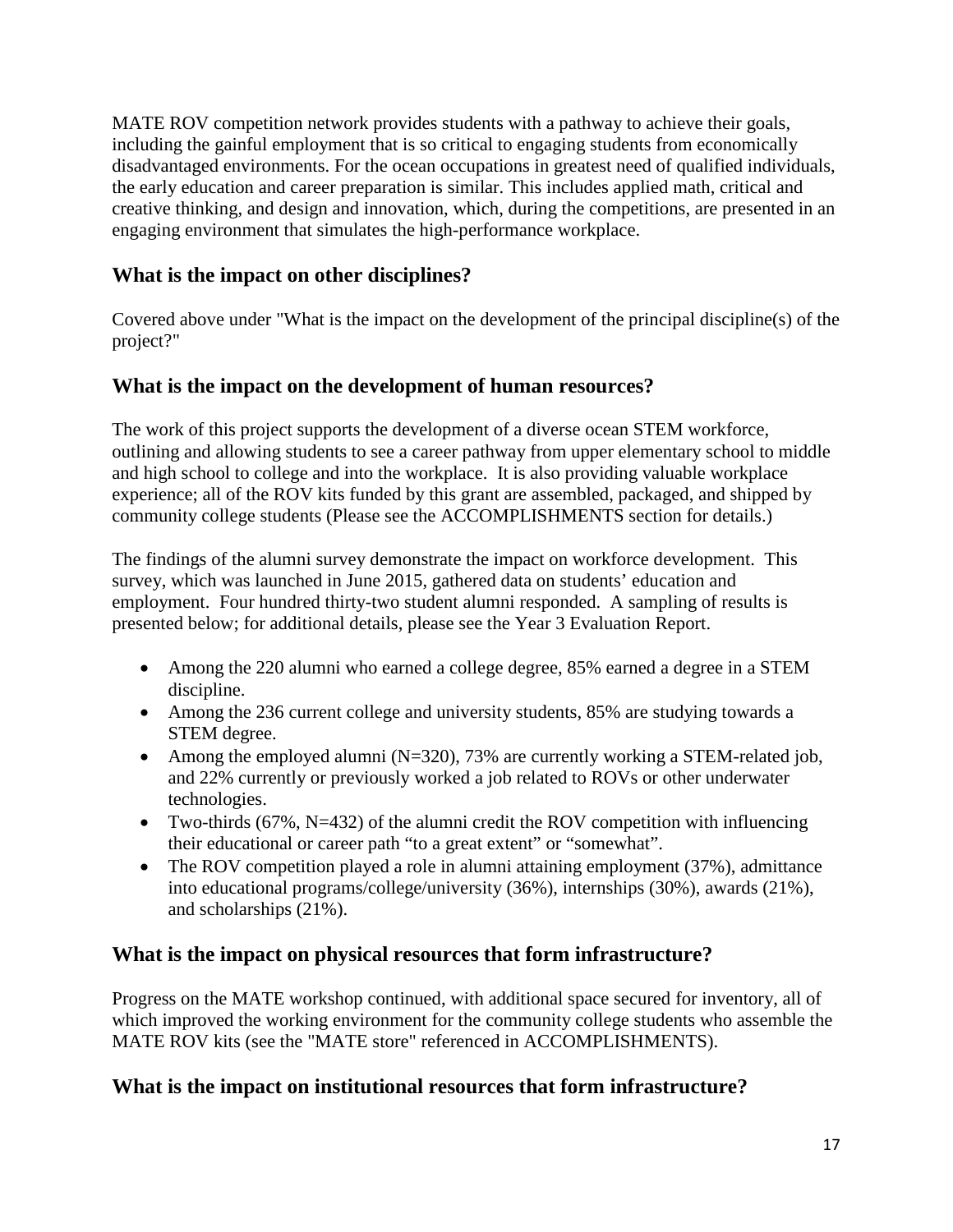Nothing to report.

## **What is the impact on information resources that form infrastructure?**

Nothing to report.

## **What is the impact on technology transfer?**

The MATE ROV kits are sold through our SeaMATE online store [\(http://www.marinetech.org/store/\)](http://www.marinetech.org/store/). In addition to the kits provided through ITEST, schools, camps, museums, and parents across the country are also buying kits directly from us; from July 2015 to July 2016, we sold more than \$350,000 worth of ROV related items (ROV kits, textbooks, and ROV supplies). This includes 857 ROV kits (all models) and 253 textbooks. Approximately \$55,000 of these sales is directly related to instructional supplies purchased in conjunction with our workshops.

Since the release of our underwater robotics textbook in 2010, we have sold more than \$924,000 worth of ROV kits and related materials.

## **What is the impact on society beyond science and technology?**

Through the impacts described under ACCOMPLISHMENTS, the work of this project is helping to prepare and create a more scientific- and technology-literate society.

Please also see the Leveraging ITEST Activities/Funding, Using ROVs Outside the Competition, Broader Impacts on Teachers and Institutions sections of the Year 3 Evaluation Report.

## [Back to the top](https://reporting.research.gov/rppr-web/rppr?execution=e1s32#top)

# **Changes/Problems**

## **Changes in approach and reason for change**

In our grant proposal, we set a goal to improve multi-year participation (as a percentage of total students) by 5% a year over the duration of the grant. After three years of evaluating the data, we realize that the way that we defined that goal did not take into consideration the full picture. As the competition network continues to expand, by definition, it draws in new, first-time competitors. For example, between Year 1 and Year 2, we added 1 new regional program and between Year 2 and Year 3, we added 3 new regional programs. So, while the percentage of multi-year students declined slightly from Year 1 to Year 2 (42% in Year 1 vs. 40% in Year 2), the number of multi-year students increased from 1,345 to 1,537, an increase of 14%. And, while the percentage of multi-year students declined slightly from Year 2 to Year 3 (40% in Year 2 vs. 38% in Year 3), the number of multi-year students increased from 1,537 to 2,016, an increase of 32%.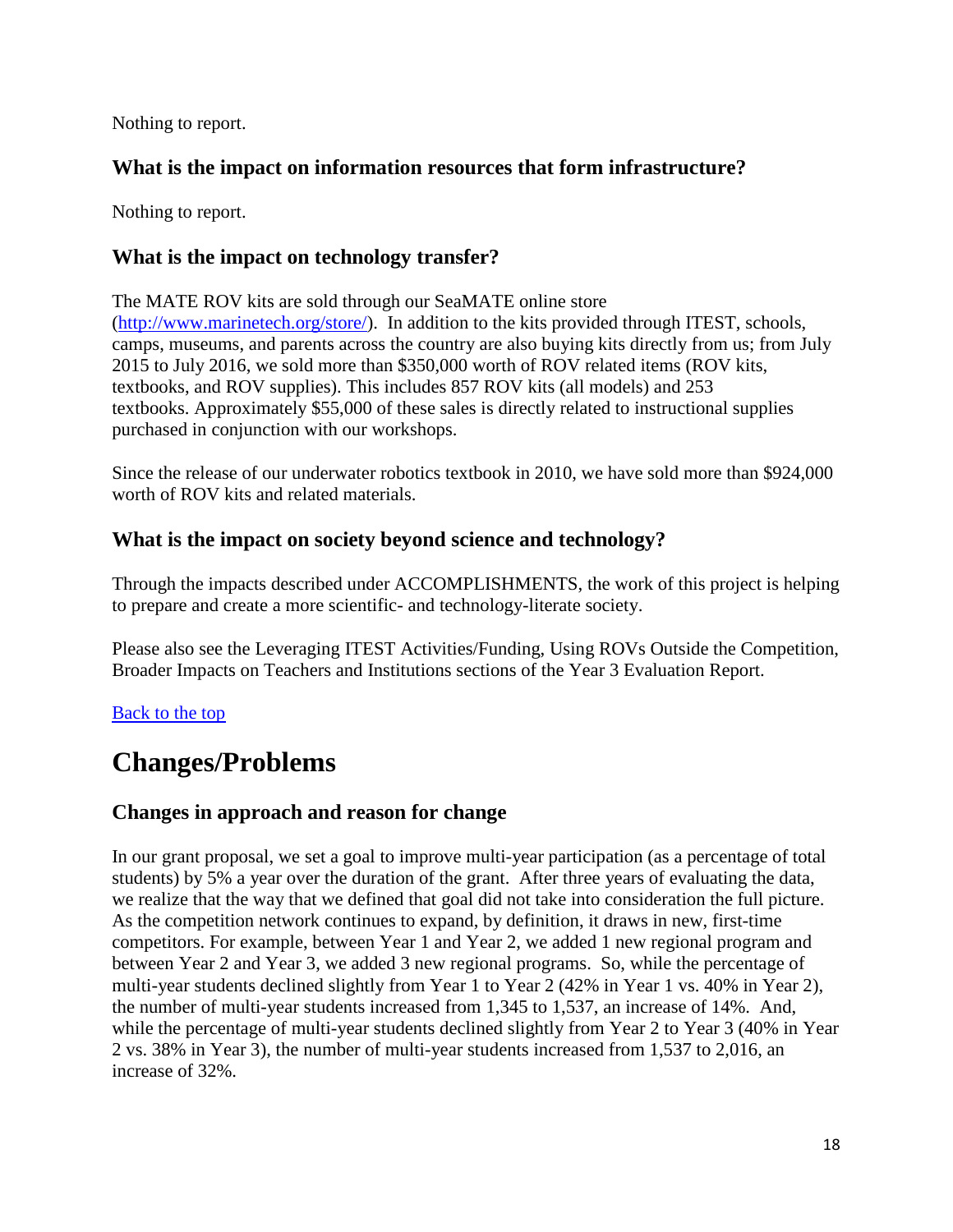So, we are proposing a revision to that goal: that the overall number of multi-year participants will increase by at least 10% each year over the duration of the grant.

**NSF's expectation is that the scope of activities will include elaborations and/or revisions that are discussed in pre-award negotiations. The Annual Report and Evaluation Report submitted do not specifically address several NSF questions/ requests and PI elaborations/revisions that were included in the pre-award negotiations.**

**During negotiation, additional information was requested about the mechanism by which implementation fidelity (or adaptation) of the ROV intervention across regions would be documented.**

**Action2B1: Please clarify what was accomplished during Year 3 pertaining to the work you proposed in your responses, including:**

• conducting face-to-face observations of a subset of the regional efforts.

In Year 3 we were only able to conduct face-to-face observations of just one of the regional contest: Texas. (Note: One Co-PI attends the Pacific Northwest regional each year; the PI and other Co-PI coordinate the Monterey regional contest.) However, we did hold a regional coordinators meeting in the fall of 2015 (see below for details) as well as provide new MATE competition banners for each of our 26 regional programs.

During the Texas visit, we used the list of questions/observations developed in Grant Year 1 to assess regional fidelity. The list includes the following:

- Volunteers/Judges How many? Training (pre event and day of briefings)? Did they see the judges' forum? Diversity of people – where do they come from?
- Missions/Props were they built to specs, disputes?
- Safety Inspections did the safety inspectors attend the webinar?
- Teachers how much support before the competition, mentors, practice days, workshops?
- Students how much time did they spend, in class, club, what was the hardest part, favorite part, learned the most, what do they wish was different?
- Parents Did they get the information they need? What impact did this have on your child?

After Monterey, Texas is the oldest MATE regional ROV competition program and demonstrates regional fidelity and MATE "branding." As a "mature" regional, the coordinators are able to focus their efforts on enhancing the competition experience and helping their teams to improve. For example, in an effort to strengthen the performance of its winning teams at the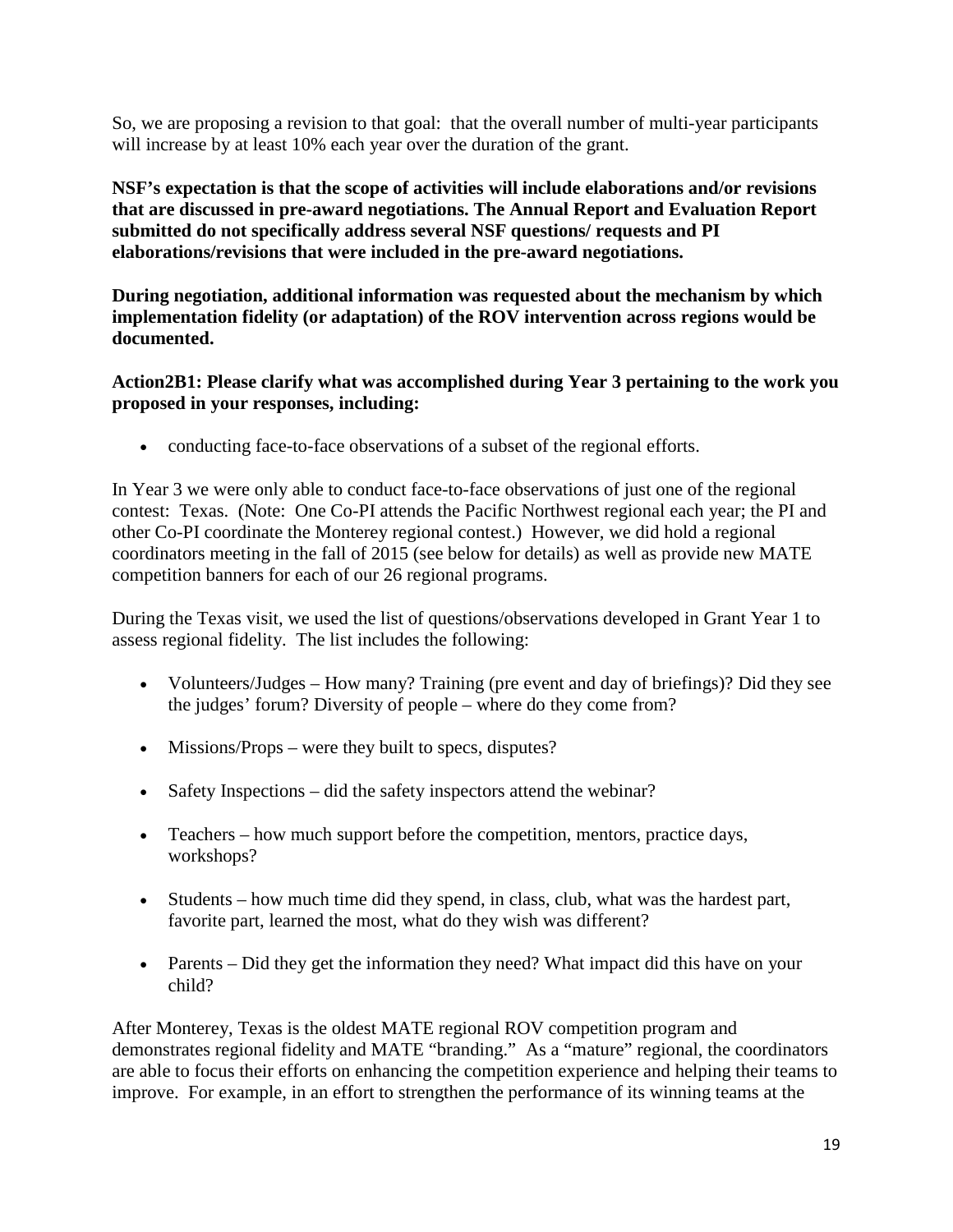international event, three years ago the coordinators added technical documentation as a requirement for the participating teams. The mentors, if not the students, appear to appreciate this requirement and additional "push" it provides to their students to excel. One area where Texas (as well as other regionals) do need assistance is with score keeping; to that end, this year we will create a standard, master score sheet, complete with computational cells, to assist with score management and accuracy.

We held a regional competition coordinators' meeting at Monterey Peninsula College November 18-22, 2015. Twenty-one coordinators representing 19 regions attended in person, while three more (including one who represented a  $20<sup>th</sup>$  region) joined via a teleconference line. The overarching goal of that meeting was to strengthen the MATE competition community as well as build capacity, since new coordinators as well as coordinators of new regions attended. During the meeting we 1) debriefed the 2015 competition season and provided a preview of 2016 mission tasks, including props; 2) shared best practices and lessons learned; 3) discussed changes and improvements for next year; and 4) provided professional development on the MATE ROV kits and curriculum materials. Our evaluator also shared the results of the 2015 competition surveys and the alumni survey results to date.

We believe that these discussions and activities, especially those that involved consensus (e.g., creating a new registration fee structure) and encouraged buy-in (e.g., determining mission tasks), will further help to build community and increase regional fidelity across the network. .

We are planning to hold another regional coordinators meeting in January 2017.

**Action 2B2: Please clarify whether you have you have considered or established any mechanism for studying the artifacts from the professional development and/or competition experiences for assessing implementation across regions in the event observations were not conducted?**

See Action 2B1.

**Actual or Anticipated problems or delays and actions or plans to resolve them**

**NSF's expectation is that the scope of activities will include elaborations and/or revisions that are discussed in pre-award negotiations. The Annual Report and Evaluation Report submitted do not specifically address several NSF questions/ requests and PI elaborations/revisions that were included in the pre-award negotiations.**

**During negotiation, additional information was requested about the instruments and processes used to collect outcome data and the technical quality of those instruments, with the clear purpose of moving the research/evaluation beyond self-report.**

**Action 2A: Please clarify what was accomplished during Year 3 pertaining to the work you proposed in your responses that intended to:**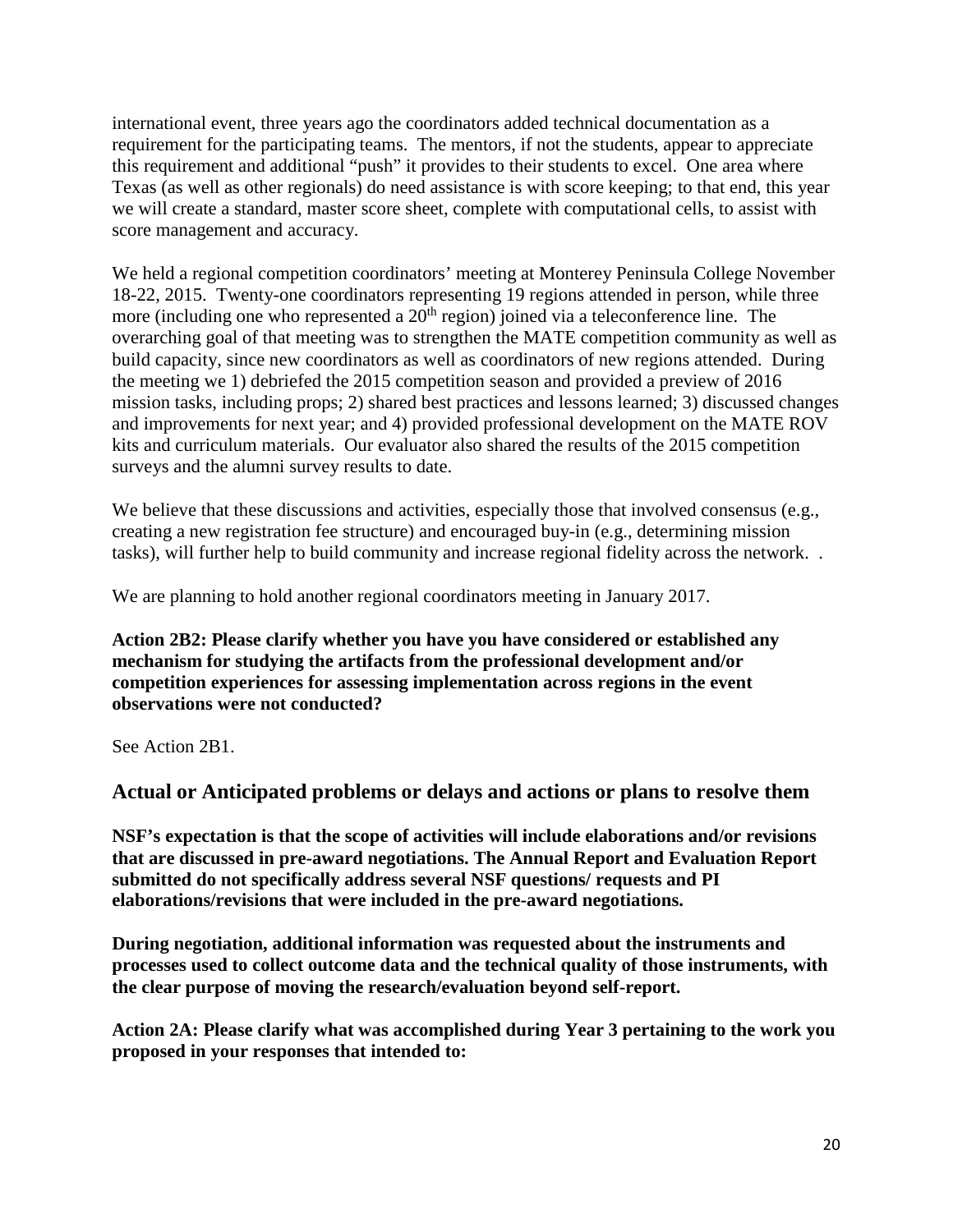• improve the internal consistency of existing surveys by adding questions and standardizing the question constructs;

In Year 3, we worked with Dr. Min Li to improve the consistency and validity of the four existing post-competition surveys: student, instructor, parent, and judge/volunteer. Please see the Methodologies section of the attached Year 3 Evaluation Report for a detailed summary of the work carried out by Dr. Li.

• compare survey data against students' NSC data to provide an additional form of survey validation;

We launched the competition alumni survey in June 2015. Please see **Significant Results**, bullet #19 for a summary and the Year 3 Evaluation Report for details and information on the results.

Please also see the Year 3 Evaluation Report for information regarding our work with the National Student Clearinghouse (NSC) and Washington State Education Research Data Center (ERDC).

• employ a process for validating competition scoring rubrics and determining and/or establishing methods for ensuring inter-rater reliability of competition scoring such that they may be used as an indicator of student learning; and

In Year 3, we continued our work with Dr. Min Li on the alignment study of competition scoring rubrics. The alignment study focuses on how the scoring (i.e. "coding") categories can be mapped back to (1) the competition manual in terms of how the students are mentored or guided and (2) the standards from the engineering proportion of the NGSS, 21st Century Skills, and College Readiness documents.

Dr. Li used the marketing display, technical documentation (report), and product (formerly sales or engineering) presentation scores that student teams received from judges during the 2015 events to investigate inter-rater reliability. The data file included the IDs of judges so that a generalizability study could be performed to examine whether judges evaluated the teams consistently or not. Please the Year 3 Evaluation Report for details from Dr. Li on the study, results, and analysis.

We revised the information presented in the 2016 competition manual and the marketing display rubric, technical documentation, and presentation rubrics based on Dr. Li's findings. We will continue to work with Dr. Li to conduct a similar alignment study on these rubrics in Year 4; again, we will revise them based on her results as well as on feedback from the judges who used them during this competition season.

In addition, in Year 4 we will conduct our validity studies to decide whether scores assigned by judges are comparable to researchers' evaluation.

Please the Methodologies section of the Year 3 Evaluation Report for a detailed summary of Dr. Li's work, results, and plans for continued analysis in Year 4.